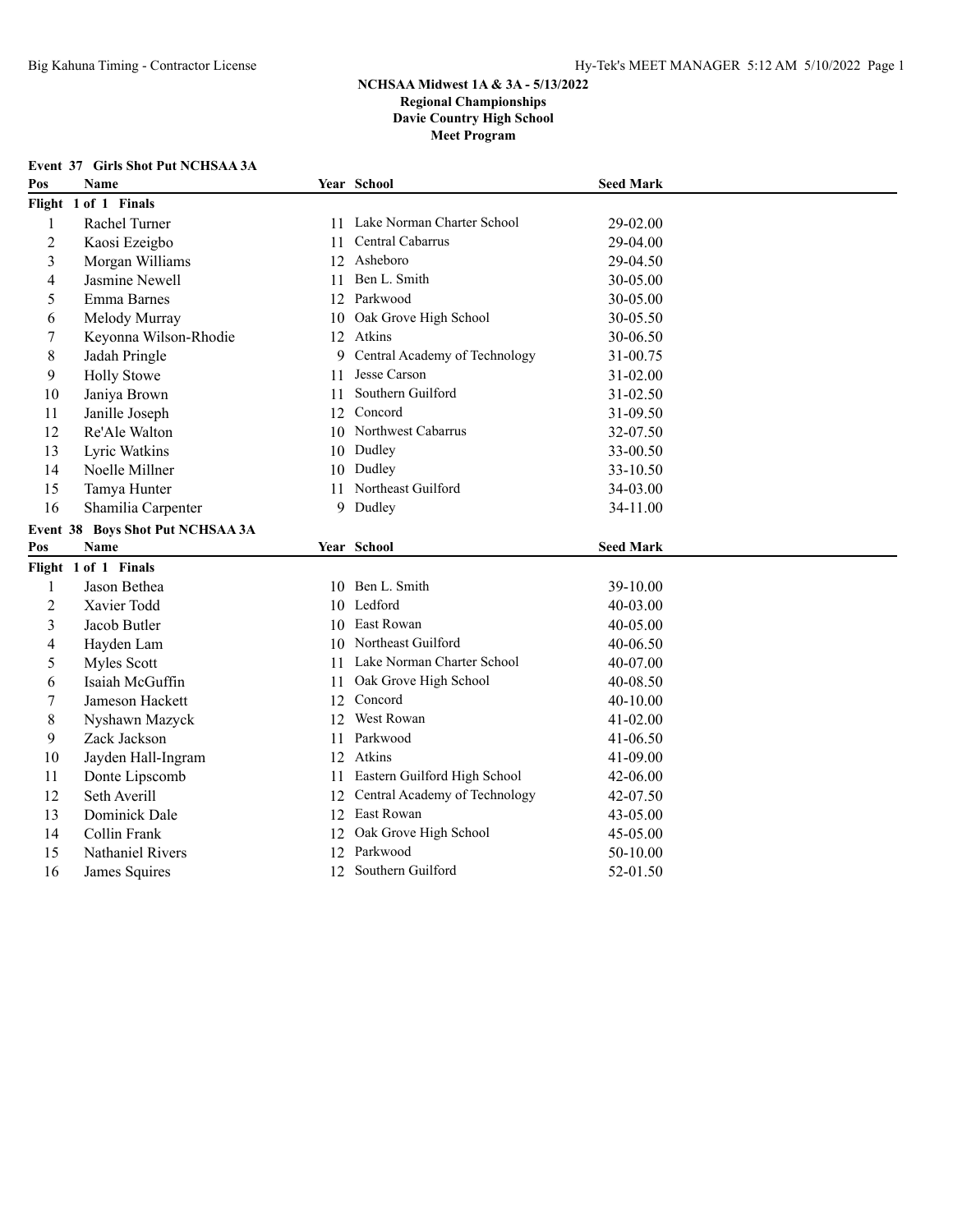|                | Event 39 Girls Discus Throw NCHSAA 3A |     |                                 |                  |
|----------------|---------------------------------------|-----|---------------------------------|------------------|
| Pos            | <b>Name</b>                           |     | Year School                     | <b>Seed Mark</b> |
|                | Flight 1 of 1 Finals                  |     |                                 |                  |
| $\mathbf{1}$   | Summer Weddle                         |     | 10 Parkwood                     | 80-01            |
| $\overline{2}$ | Janiya Brown                          | 11. | Southern Guilford               | 81-03            |
| 3              | Jadah Pringle                         | 9   | Central Academy of Technology   | 83-05            |
| 4              | Rachel Turner                         |     | 11 Lake Norman Charter School   | $85 - 11$        |
| 5              | Rylie Williams                        |     | 10 South Rowan                  | 86-03            |
| 6              | Allyson Tennant                       |     | 12 Ledford                      | 87-05            |
| 7              | Naveah Bell                           |     | 9 Parkwood                      | 87-07            |
| 8              | Amara Bradsher                        |     | 10 Atkins                       | 88-03            |
| 9              | Shamilia Carpenter                    |     | 9 Dudley                        | 88-05            |
| 10             | Demi Lawing                           |     | 10 Northwest Cabarrus           | 88-11.50         |
| 11             | <b>Riley Rausch</b>                   | 9   | Oak Grove High School           | 89-04            |
| 12             | Kaosi Ezeigbo                         | 11  | Central Cabarrus                | $93 - 11$        |
| 13             | Lyric Watkins                         |     | 10 Dudley                       | 94-01.50         |
| 14             | Ciara Major                           | 9   | Oak Grove High School           | 94-07            |
| 15             | Keyonna Wilson-Rhodie                 |     | 12 Atkins                       | 105-07           |
| 16             | Noelle Millner                        |     | 10 Dudley                       | 120-04           |
|                | Event 40 Boys Discus Throw NCHSAA 3A  |     |                                 |                  |
| Pos            | Name                                  |     | Year School                     | <b>Seed Mark</b> |
|                | Flight 1 of 1 Finals                  |     |                                 |                  |
| $\mathbf{1}$   | Zach Terry                            |     | 12 Southern Guilford            | 116-00           |
| $\overline{2}$ | Donte Lipscomb                        |     | 11 Eastern Guilford High School | 116-06           |
| 3              | Landon Cornell                        |     | 11 Lake Norman Charter School   | 117-03           |
| 4              | Zack Jackson                          |     | 11 Parkwood                     | 118-00           |
| 5              | Dylan Lawson                          |     | 12 Central Davidson             | 118-11           |
| 6              | Xavier Todd                           |     | 10 Ledford                      | 119-04           |
| 7              | Dominic Waugh                         |     | 11 Atkins                       | 121-08           |
| 8              | Jacob Collins                         | 12  | Jesse Carson                    | 125-06           |
| 9              | Nathaniel Rivers                      |     | 12 Parkwood                     | 126-01           |
| 10             | Jacob Murphy                          | 12  | Oak Grove High School           | 126-01           |
| 11             | Myles Scott                           | 11  | Lake Norman Charter School      | 126-08           |
| 12             | Morgan Gardner                        | 10  | Northeast Guilford              | 129-06           |
| 13             | Aiden Curry                           | 12  | Central Academy of Technology   | 132-05           |
| 14             | Dominick Dale                         | 12  | East Rowan                      | 135-10           |
| 15             | Seth Averill                          | 12  | Central Academy of Technology   | 137-03           |
| 16             | James Squires                         |     | 12 Southern Guilford            | 151-08           |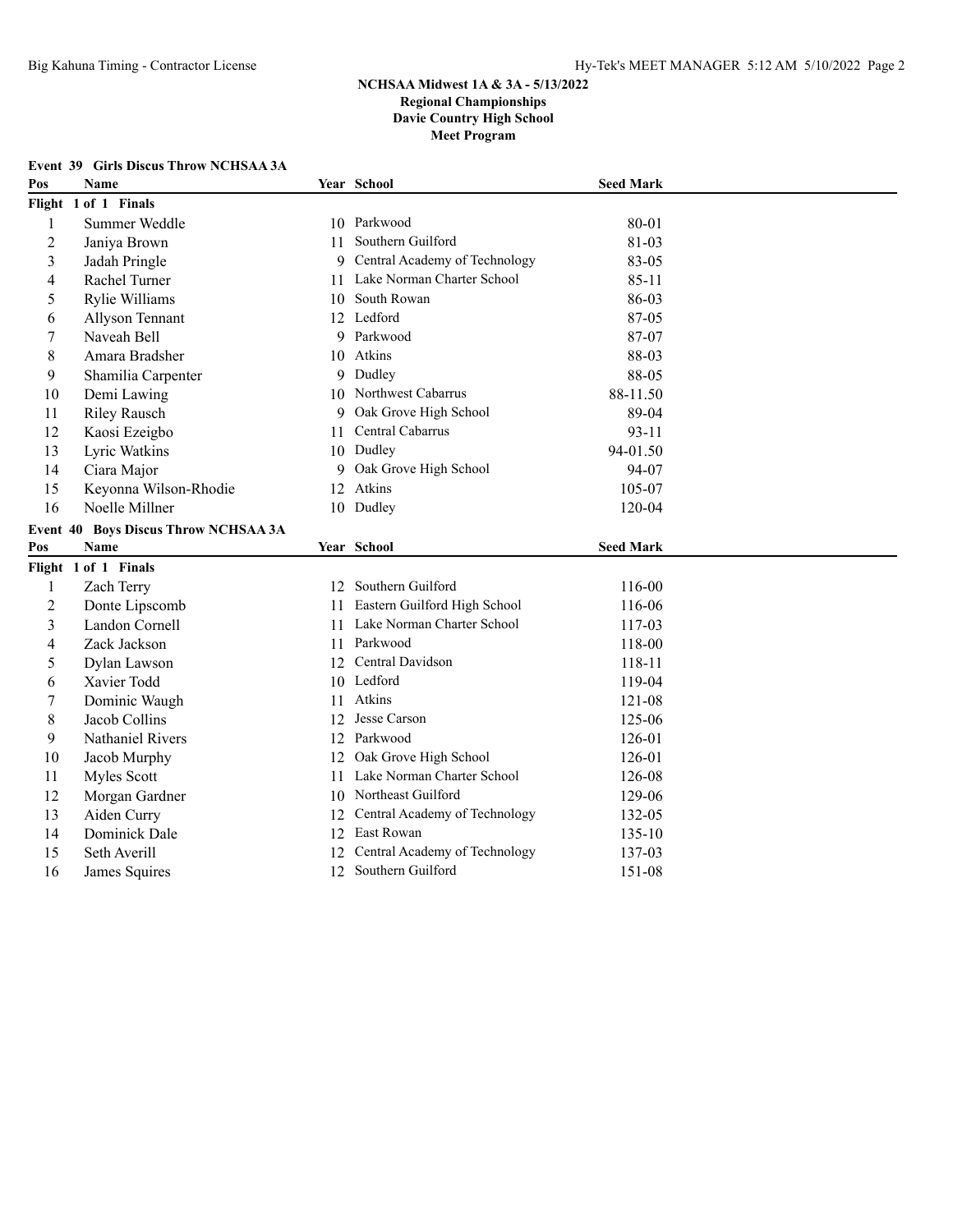| Pos            | Name                              |    | Year School                      | <b>Seed Mark</b> |
|----------------|-----------------------------------|----|----------------------------------|------------------|
|                | Flight 1 of 1 Finals              |    |                                  |                  |
| $\mathbf{1}$   | Shirley Tinsley                   | 11 | Rockingham County                | 14-11.00         |
| $\overline{c}$ | Azaria Scott                      |    | 10 Ben L. Smith                  | 15-00.25         |
| 3              | Pauline Kline                     |    | Rockingham County                | 15-04.00         |
| 4              | Veronica Powell                   | 11 | Asheboro                         | 15-05.00         |
| 5              | autumn blackwell                  | 12 | Rockingham County                | 15-05.50         |
| 6              | Davianna Simpson                  | 10 | Ben L. Smith                     | 15-06.25         |
| 7              | Arianna Lovingood-Smith           | 12 | Asheboro                         | 15-11.50         |
| 8              | Serenitie Johnson                 | 9  | Dudley                           | 16-00.00         |
| 9              | Zoe Holbrook                      | 12 | Jesse Carson                     | 16-01.25         |
| 10             | Samantha Nosalek                  |    | Central Cabarrus                 | 16-02.75         |
| 11             | Erica Murdock                     |    | Northwest Cabarrus               | 16-05.00         |
| 12             | Gabrielle Cheek                   | 10 | Dudley                           | 16-09.50         |
| 13             | Senadzi Rankin                    |    | 10 Dudley                        | 17-05.50         |
| 14             | Sydney Krause                     |    | Central Cabarrus                 | 17-08.00         |
| 15             | Jahaila Wright                    | 10 | Central Cabarrus                 | 18-00.50         |
| 16             | Chaunesse Barringer               | 12 | Northwest Cabarrus               | 19-09.00         |
|                | Event 42 Boys Long Jump NCHSAA 3A |    |                                  |                  |
| Pos            | Name                              |    | Year School                      | <b>Seed Mark</b> |
|                | Flight 1 of 1 Finals              |    |                                  |                  |
| 1              | Evan Brown                        |    | 12 Central Academy of Technology | 19-09.50         |
| $\overline{2}$ | Cole Eagle                        | 11 | East Rowan                       | 19-10.00         |
| 3              | Linden Hamilton                   | 9  | Jesse Carson                     | 19-10.00         |
| 4              | maleek bryant                     | 10 | Rockingham County                | 20-00.50         |
| 5              | Jayden Diggs                      | 11 | Southern Guilford                | 20-01.00         |
| 6              | TyQuarius Harris                  | 11 | Dudley                           | 20-01.00         |
| 7              | Tyler Dunn                        | 11 | Central Cabarrus                 | 20-01.25         |
| 8              | Steven Murray                     | 9  | Eastern Guilford High School     | 20-02.00         |
| 9              | Caleb Lopez                       | 11 | Montgomery Central               | 20-03.00         |
| 10             | Dewayne Myles                     | 11 | Eastern Guilford High School     | 20-04.00         |
| 11             | Caleb Shore                       |    | 12 Ledford                       | 20-05.00         |
| 12             | Tylei Woolard                     | 11 | Dudley                           | 20-05.50         |
| 13             | Ryan Larkin                       | 11 | Eastern Guilford High School     | 20-06.50         |
| 14             | Aaron Higgins                     |    | 10 Central Academy of Technology | 20-07.25         |
| 15             | Kail Hairston                     | 12 | Ben L. Smith                     | 21-05.50         |
| 16             | Aaron Wilson                      |    | 12 Rockingham County             | 21-11.00         |

### **Event 41 Girls Long Jump NCHSAA 3A**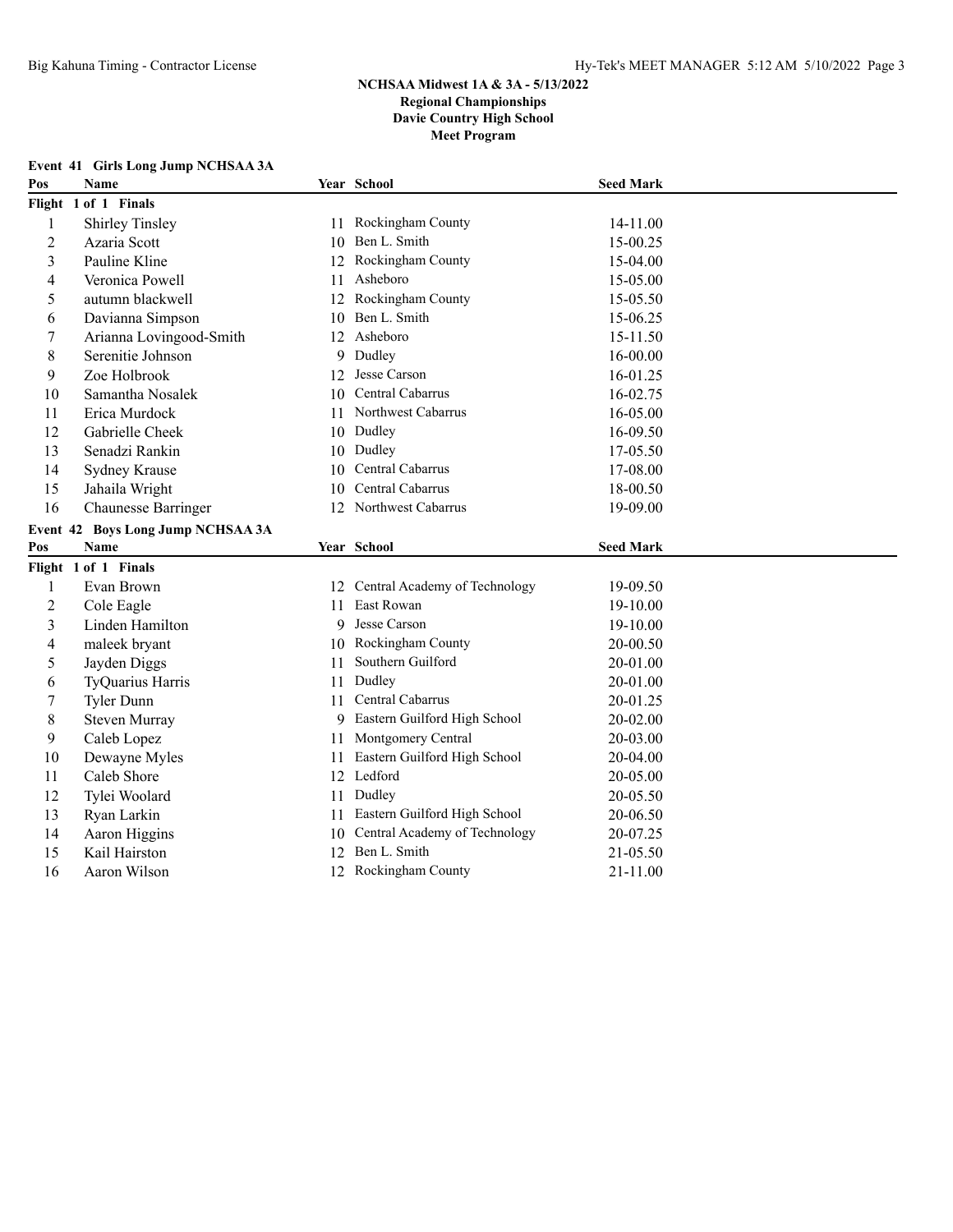#### **Event 43 Girls Triple Jump NCHSAA 3A**

| Pos            | Name                                       |    | Year School                               | <b>Seed Mark</b> |  |
|----------------|--------------------------------------------|----|-------------------------------------------|------------------|--|
|                | Flight 1 of 1 Finals                       |    |                                           |                  |  |
| 1              | Veronica Powell                            |    | 11 Asheboro                               | 30-01.00         |  |
| $\overline{2}$ | Jasmyne Brown                              |    | 9 East Rowan                              | 30-03.50         |  |
| 3              | Azaria Scott                               |    | 10 Ben L. Smith                           | 32-02.00         |  |
| 4              | Sasha Bernard                              | 11 | Lake Norman Charter School                | 33-05.00         |  |
| 5              | Tanzania Washington                        | 11 | Dudley                                    | 34-06.50         |  |
| 6              | Erica Murdock                              | 11 | Northwest Cabarrus                        | 34-06.50         |  |
| 7              | Samantha Nosalek                           | 10 | Central Cabarrus                          | 35-01.50         |  |
| 8              | Iyanna Berry Lynch                         | 9  | East Rowan                                | 35-02.50         |  |
| 9              | Sereniti Johnson                           | 9  | Dudley                                    | 35-03.00         |  |
| 10             | Gabrielle Cheek                            | 10 | Dudley                                    | 36-01.50         |  |
| 11             | Arianna Lovingood-Smith                    | 12 | Asheboro                                  | 36-06.00         |  |
| 12             | Jahaila Wright                             | 10 | Central Cabarrus                          | 36-07.50         |  |
| 13             | Sydney Krause                              |    | 10 Central Cabarrus                       | 38-00.75         |  |
|                | Event 44 Boys Triple Jump NCHSAA 3A        |    |                                           |                  |  |
| Pos            | Name                                       |    | Year School                               | <b>Seed Mark</b> |  |
|                | Flight 1 of 1 Finals                       |    |                                           |                  |  |
| 1              | Tylei Woolard                              |    | 11 Dudley                                 | 39-01.75         |  |
| $\overline{c}$ | maleek bryant                              |    | 10 Rockingham County                      | 39-05.50         |  |
| 3              | Jordan Brooks                              |    | 10 East Rowan                             | 39-05.50         |  |
| 4              | Jamari Pemberton                           |    | 10 Montgomery Central                     | 39-06.00         |  |
| 5              | Jaylin Meaders                             | 11 | Parkwood                                  | 39-08.00         |  |
| 6              | Valentino Mark                             |    | 10 Asheboro                               | 40-04.00         |  |
| 7              | Isaiah Mobley                              | 11 | Parkwood                                  | 40-08.50         |  |
| 8              | Roger Melchor                              | 12 | Central Academy of Technology             | 41-07.00         |  |
| 9              | Brandon Ragin                              |    | 12 Northwest Cabarrus                     | 41-07.25         |  |
| 10             | Evan Brown                                 | 12 | Central Academy of Technology             | 41-08.00         |  |
| 11             | Kobe Watts-Williams                        | 11 | Concord                                   | 41-09.00         |  |
| 12             | Nick Blackston                             | 11 | Southern Guilford                         | 41-09.50         |  |
| 13             | <b>Benton Felton</b>                       | 12 | Dudley                                    | 42-00.00         |  |
| 14             | Johnakin Franklin                          | 12 | Concord                                   | 42-07.00         |  |
| 15             | Caleb Lopez                                | 11 | Montgomery Central                        | 43-04.00         |  |
| 16             | Xavier Partee                              | 12 | Ben L. Smith                              | 45-00.00         |  |
|                |                                            |    |                                           |                  |  |
| Pos            | Event 45 Girls High Jump NCHSAA 3A<br>Name |    | Year School                               | <b>Seed Mark</b> |  |
|                | Flight 1 of 1 Finals                       |    |                                           |                  |  |
| 1              | Jessie Scearce                             |    | 9 Rockingham County                       | 4-02.00          |  |
| $\overline{2}$ | rayne fuller                               |    | 10 Rockingham County                      | 4-02.00          |  |
| $\mathfrak{Z}$ | A'Lanah Moore                              |    | 10 Northwest Cabarrus                     | 4-08.00          |  |
|                |                                            |    | 12 Central Cabarrus                       | 4-08.00          |  |
| 4              | Amari Haley<br>Rebecca Wilson              |    | 9 Asheboro                                |                  |  |
| 5              |                                            |    | 9 West Rowan                              | 4-08.00          |  |
| 6              | Isabella Sharpless                         |    | 10 Atkins                                 | 4-08.00          |  |
| 7              | Amara Bradsher                             |    |                                           | 4-08.00          |  |
| 8              | Azahreya Drayton-Gill                      |    | 10 Ben L. Smith                           | $4 - 10.00$      |  |
| 9              | Erica Murdock                              | 11 | Northwest Cabarrus<br>10 Central Cabarrus | 5-00.00          |  |
| $10\,$         | Jahaila Wright                             |    | 12 Asheboro                               | 5-00.00          |  |
| 11             | Arianna Lovingood-Smith                    |    | 10 South Rowan                            | 5-00.00          |  |
| 12             | Macy Miller                                |    |                                           | 5-03.00          |  |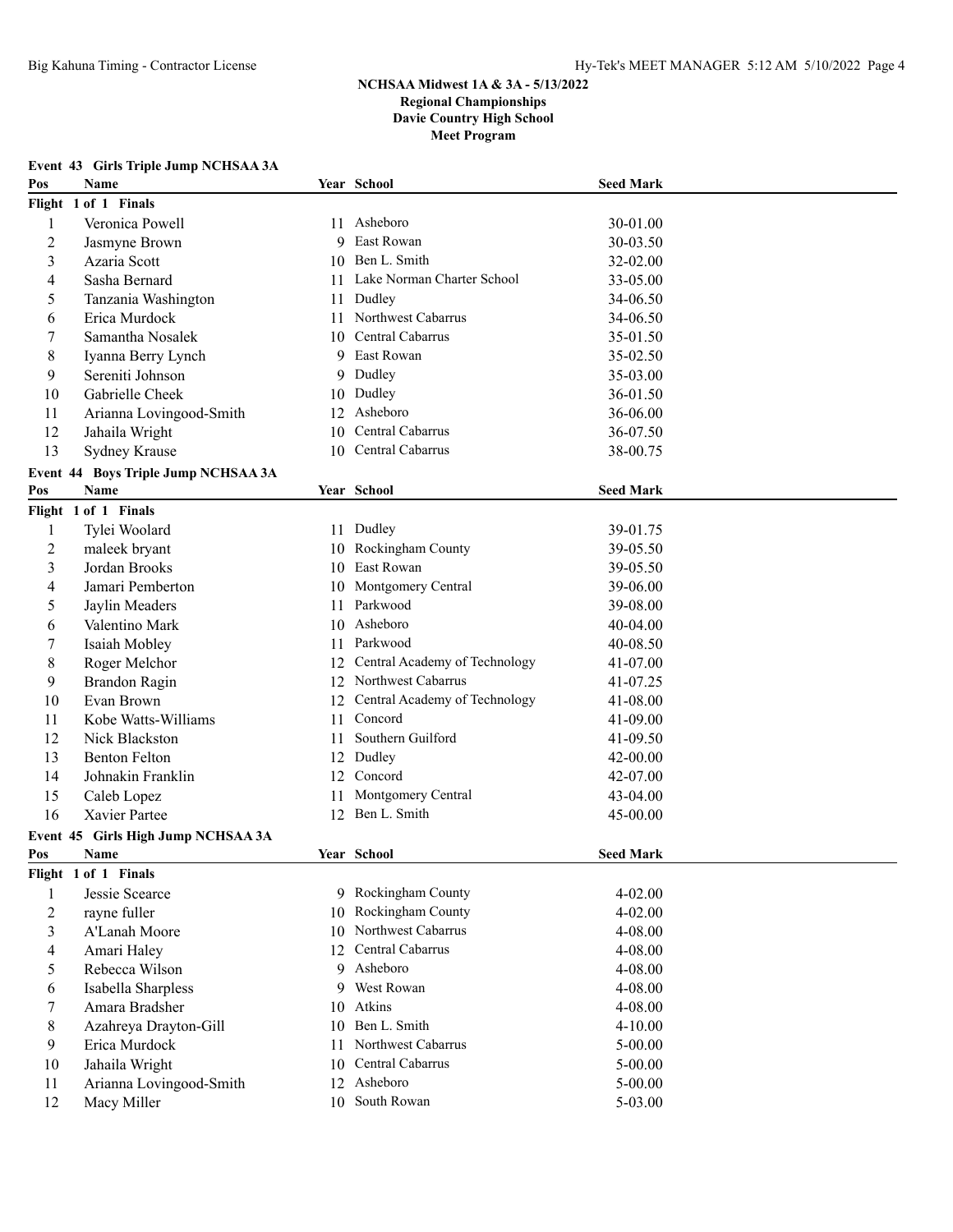| Pos | Name                                |     | Year School                   | <b>Seed Mark</b> |
|-----|-------------------------------------|-----|-------------------------------|------------------|
|     | Flight 1 of 1 Finals                |     |                               |                  |
| 1   | Devin Mims                          |     | 9 Dudley                      | 5-08.00          |
| 2   | Jaykwon Diaz-Cruz                   | 12  | Central Cabarrus              | $5 - 10.00$      |
| 3   | Daniel Overcash                     | 12  | East Rowan                    | $5 - 10.00$      |
| 4   | Brandon Ragin                       |     | 12 Northwest Cabarrus         | $5 - 10.00$      |
| 5   | <b>Emanuel Williams</b>             | 11  | Central Academy of Technology | $6 - 00.00$      |
| 6   | Aaron Wilson                        |     | 12 Rockingham County          | $6 - 00.00$      |
| 7   | jalen meadows                       |     | 12 Rockingham County          | $6 - 00.00$      |
| 8   | Luke Bowman                         | 12  | Oak Grove High School         | $6 - 00.00$      |
| 9   | Jerrell Reddick                     | 11  | Concord                       | $6 - 02.00$      |
| 10  | Damir Miller                        | 10  | Jesse Carson                  | $6 - 02.00$      |
| 11  | Amari Benson                        | 11  | Eastern Guilford High School  | $6 - 02.00$      |
| 12  | Steven Davis II                     | 12  | Dudley                        | $6 - 02.00$      |
| 13  | Xavier Partee                       | 12  | Ben L. Smith                  | $6 - 02.00$      |
| 14  | Marcus Holloman                     | 12  | South Rowan                   | 6-07.00          |
|     | Event 47 Girls Pole Vault NCHSAA 3A |     |                               |                  |
| Pos | Name                                |     | Year School                   | <b>Seed Mark</b> |
|     | Flight 1 of 1 Finals                |     |                               |                  |
| 1   | Natalia Everhart                    |     | 10 Oak Grove High School      | 5-06.00          |
| 2   | Jadyn Featherstone                  | 10  | East Rowan                    | $6 - 00.00$      |
| 3   | Isabel Farfan                       | 10  | Ledford                       | $6 - 00.00$      |
| 4   | Bella Turner                        | 11. | East Rowan                    | $6 - 06.00$      |
| 5   | Kaylyn Harvey                       | 9   | Northwest Cabarrus            | 7-06.00          |
| 6   | Rebecca Wilson                      | 9   | Asheboro                      | $7 - 06.00$      |
| 7   | Jasmyne Brown                       | 9   | East Rowan                    | 7-06.00          |
| 8   | <b>Blair Burnette</b>               | 10  | Parkwood                      | 8-00.00          |
| 9   | Hadley Smith                        | 9.  | North Davidson                | 8-00.00          |
| 10  | Mattie Berrier                      | 10  | North Davidson                | $9 - 00.00$      |
| 11  | Lily Houston                        |     | 10 Northwest Cabarrus         | $9 - 06.00$      |
|     | Event 48 Boys Pole Vault NCHSAA 3A  |     |                               |                  |
| Pos | Name                                |     | Year School                   | <b>Seed Mark</b> |
|     | Flight 1 of 1 Finals                |     |                               |                  |
| 1   | Justice Feast rowaner               |     | 12 West Rowan                 | 8-06.00          |
| 2   | Korbin Russell                      |     | 9 Ledford                     | 8-06.00          |
| 3   | Cayne Duranceau                     |     | 10 Asheboro                   | 8-06.00          |
| 4   | Eric Faraci                         |     | 11 Parkwood                   | $9 - 00.00$      |
| 5   | Ian Shiflett                        | 10  | Parkwood                      | 10-00.00         |
| 6   | Jason White                         | 12  | Oak Grove High School         | 10-06.00         |
| 7   | Daniel Overcash                     | 12  | East Rowan                    | 10-06.00         |
| 8   | Jenson Pearson                      | 11  | Parkwood                      | 11-00.00         |
| 9   | Jacob Jeziorowski                   | 12  | North Davidson                | 11-00.00         |
| 10  | Seth Drake                          | 11  | East Rowan                    | 11-00.00         |
| 11  | Caleb Holmes                        | 11  | South Rowan                   | 11-06.00         |
| 12  | Luke Heglar                         | 12  | East Rowan                    | 12-00.00         |
| 13  | Carter Tyree                        | 11  | Oak Grove High School         | 13-00.00         |
| 14  | Jacob Murphy                        |     | 12 Oak Grove High School      | 14-05.00         |

## **Event 46 Boys High Jump NCHSAA 3A**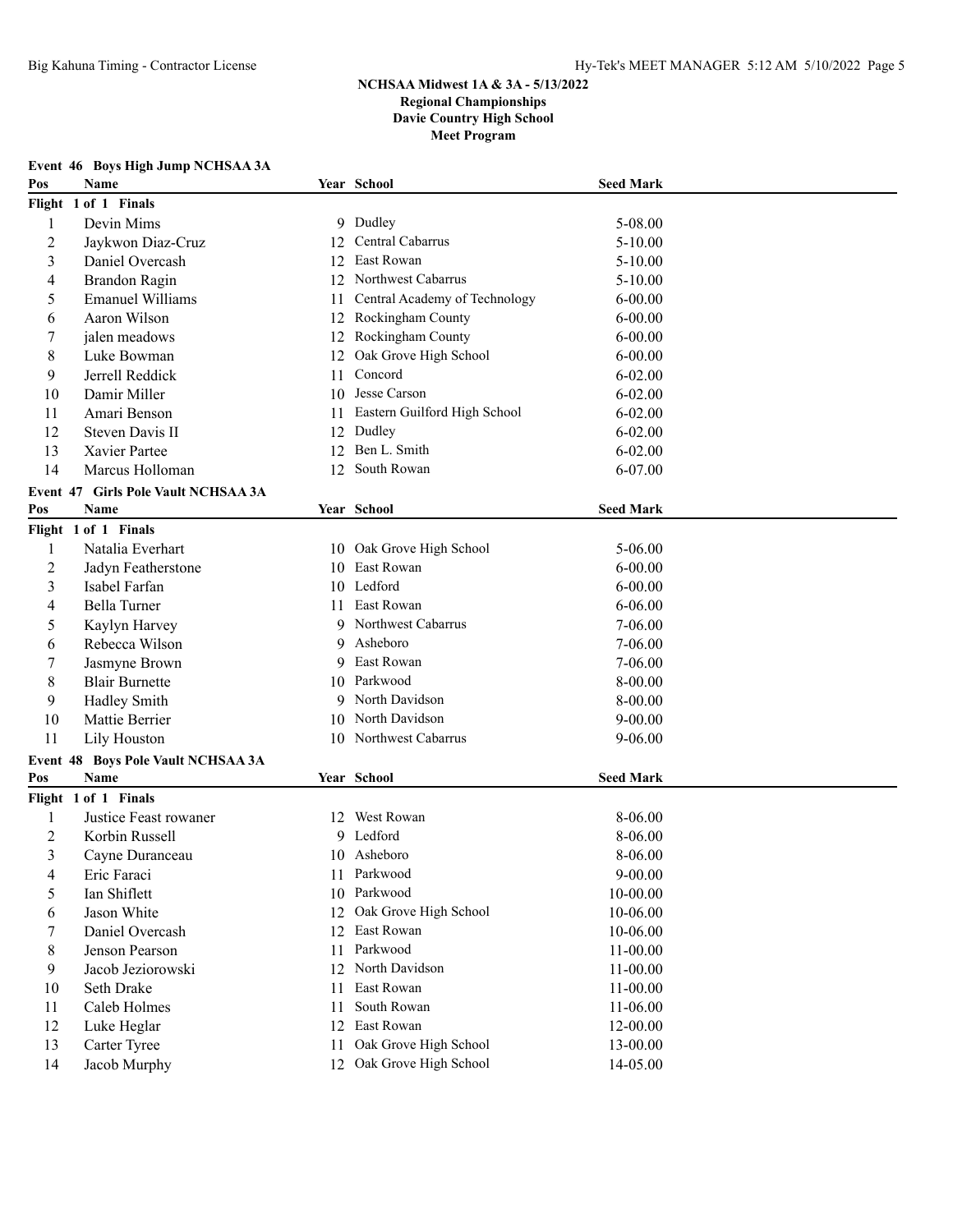## **Event 49 Girls 4x800 Meter Relay NCHSAA 3A**

| Lane    | Team                                               | <b>Relay</b>            |                        | <b>Seed Time</b>        |  |
|---------|----------------------------------------------------|-------------------------|------------------------|-------------------------|--|
| Section | 1 of 1 Timed Finals                                |                         |                        |                         |  |
|         | Lake Norman Charter School                         | A                       |                        | 10:48.46                |  |
|         | 1) Claire Gustafson 10                             | 2) Jenna Peterson 11    | 3) Megan Rinehardt 12  | 4) Morgan Tartal 10     |  |
| 2       | Central Davidson                                   | A                       |                        | 11:00.80                |  |
|         | 1) Cassie Angell 11                                | 2) Jillian Parks 9      | 3) Riley Horne 11      | 4) Gracie Phillips 11   |  |
| 3       | Atkins                                             | A                       |                        | 11:17.10                |  |
|         | 1) Taylor Shen 9                                   | 2) Lauren Shen 9        | 3) Veronica Sherman 11 | 4) Caroline Downs 9     |  |
| 4       | West Rowan                                         | A                       |                        | 11:23.05                |  |
|         | 1) Katie Roberts 9                                 | 2) Marion Blake 9       | 3) Katelyn Lentz 11    | 4) Jenna Wheeler 12     |  |
| 5       | Oak Grove High School                              | A                       |                        | 11:23.81                |  |
|         | 1) Chloe Koper 11                                  | 2) Melody Murray 10     | 3) Rachel Vannoy 11    | 4) Natalia Everhart 10  |  |
| 6       | Jesse Carson                                       | $\overline{A}$          |                        | 11:32.00                |  |
|         | 1) Kendall Barbee 12                               | 2) Hayley Borst 11      | 3) Makayla Borst 11    | 4) Brynn Sokolowski 12  |  |
| 7       | South Rowan                                        | A                       |                        | 11:32.86                |  |
|         | 1) Lindsey Beaver 10                               | 2) Madison Beaver 10    | 3) Blythe Elliott 10   | 4) Bethany Rymer 12     |  |
| 8       | Northwest Cabarrus                                 | A                       |                        | 11:39.72                |  |
|         | 1) Lauren Bradshaw 12                              | 2) Biridiana Candela 10 | 3) Taylor Hyman 11     | 4) Yamone Oo 9          |  |
| 9       | Rockingham County                                  | A                       |                        | 11:54.99                |  |
|         | 1) Sharlotte Brown 11                              | 2) cassie brown 10      | 3) Kaitlyn Warner 12   | 4) annalisa lamberth 10 |  |
| 10      | Central Academy of Technology                      | А                       |                        | 12:08.28                |  |
|         | 1) Andrea Martinez-Sanchez 10 2) Madison Mcleod 10 |                         | 3) Isabella Montes 10  | 4) Kelly Todd 9         |  |
| 11      | Eastern Guilford High School                       | А                       |                        | 12:17.36                |  |
|         | 1) Chase Jones 9                                   | 2) Breyonne Harper 11   | 3) Kayla Reynolds 11   | 4) Nia Boone 12         |  |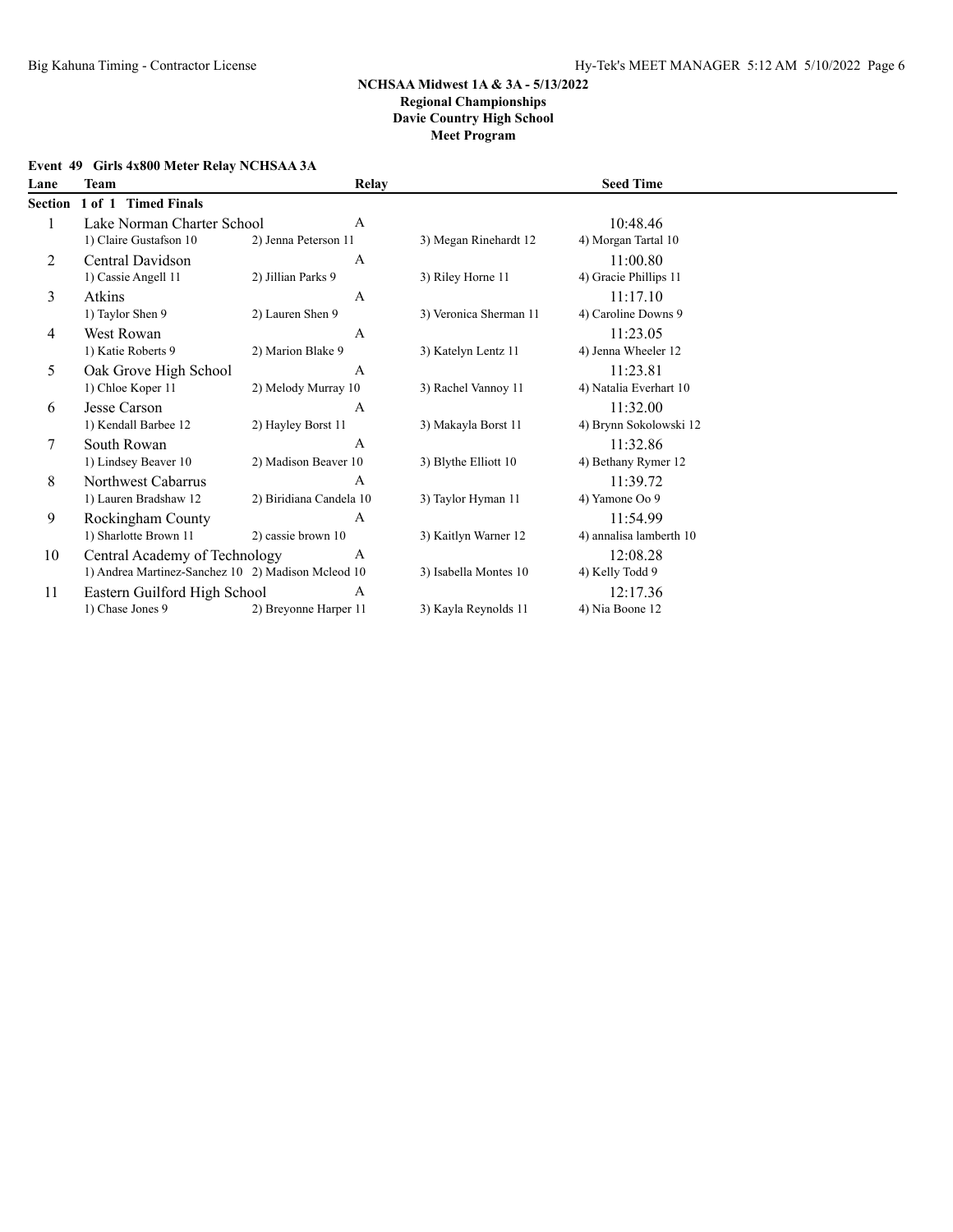### **Event 50 Boys 4x800 Meter Relay NCHSAA 3A**

| Lane         | <b>Team</b>                   | Relay                                            |                          | <b>Seed Time</b>        |  |
|--------------|-------------------------------|--------------------------------------------------|--------------------------|-------------------------|--|
| Section      | 1 of 1 Timed Finals           |                                                  |                          |                         |  |
| $\mathbf{1}$ | Northwest Cabarrus            | A                                                |                          | 8:19.50                 |  |
|              | 1) Blake Andrews 11           | 2) Logan O'Daniel 12                             | 3) Jaylen Currence 12    | 4) Owen Evans 11        |  |
| 2            | Central Academy of Technology | $\mathbf{A}$                                     |                          | 8:20.01                 |  |
|              | 1) Ben Wojtkowiak 12          | 2) Andrew Catapano 10                            | 3) Isaac Brown 9         | 4) Emanuel Williams 11  |  |
| 3            | Lake Norman Charter School    | A                                                |                          | 8:30.79                 |  |
|              | 1) Truitt Evely 11            | 2) Kris Chambers 11                              | 3) Aidan Mutongi 12      | 4) Cooper Wozniak 10    |  |
| 4            | Atkins                        | A                                                |                          | 8:33.02                 |  |
|              | 1) Christopher Allen 10       | 2) Jake Cartagena 11                             | 3) Ethan Hall 12         | 4) Jackson Lackey 12    |  |
| 5            | South Rowan                   | $\mathbf{A}$                                     |                          | 8:52.93                 |  |
|              | 1) Bricen Burleson 10         | 2) Jack Reed 12                                  | 3) Tristian Littlejohn 9 | 4) Grayson Cromer 10    |  |
| 6            | Dudley                        | $\mathbf{A}$                                     |                          | 8:54.56                 |  |
|              | 1) Ayden Foxx 9               | 2) Terrence Oates 11                             | 3) Abishek Pradhan 10    | 4) Aaron Spears 9       |  |
| 7            | Jesse Carson                  | $\mathbf{A}$                                     |                          | 8:55.00                 |  |
|              | 1) James Anderson 10          | 2) Aaron Arnold 12                               | 3) Gabe Honeycutt 11     | 4) Connor Price 10      |  |
| 8            | <b>East Rowan</b>             | A                                                |                          | 8:56.01                 |  |
|              | 1) Thomas Ferguson 12         | 2) Daniel Gonzalez 11                            | 3) Shayden Edwards 10    | 4) Carson Ritchie 11    |  |
| 9            | Oak Grove High School         | $\mathbf{A}$                                     |                          | 9:04.22                 |  |
|              | 1) Mason McMillan 11          | 2) Xavier Lodle 11                               | 3) Evan Messer 10        | 4) Kent Sidden 11       |  |
| 10           | Eastern Guilford High School  | $\mathbf{A}$                                     |                          | 9:04.86                 |  |
|              | 1) Noah Howe 12               | 2) Paul Evans-Robinson 10                        | 3) Chrishawn Hodges 10   | 4) Austin Drewery 10    |  |
| 11           | Concord                       | $\mathbf{A}$                                     |                          | 9:05.34                 |  |
|              | 1) Andrew Beohler 12          | 2) Aiden Aldridge 12                             | 3) Keegan Klauss 10      | 4) Holden Davis 12      |  |
| 12           | Parkwood                      | $\mathbf{A}$                                     |                          | 9:08.04                 |  |
|              | 1) Logan Shaffer 11           | 2) Colby Belk 11                                 | 3) Logan Voglewede 12    | 4) Jonathan Ellis 12    |  |
| 13           | West Rowan                    | $\mathbf{A}$                                     |                          | 9:10.11                 |  |
|              | 1) Sawyer Henderson 9         | 2) Mason Quarles 11                              | 3) Luke Martinez 10      | 4) Ethan Wilson 10      |  |
| 14           | Rockingham County             | $\mathbf{A}$                                     |                          | 9:16.34                 |  |
|              | 1) Mikoto Yamaguchi 11        | 2) John Piotrowski 11                            | 3) TJ Garrett 10         | 4) Will Dishmon 11      |  |
| 15           | Northeast Guilford            | $\mathbf{A}$                                     |                          | 9:27.10                 |  |
|              | 1) Brandon Abdu-Aziz 11       | 2) Noel Alvarado 12                              | 3) Santana Bryant 10     | 4) Malachi Nakedhead 12 |  |
| 16           | Montgomery Central            | A                                                |                          | 9:36.04                 |  |
|              | 1) Jkwone Brown 11            | 2) Alexander Guzman Medina 9 3) Carlos Vargas 10 |                          | 4) Cain Arzate-Solis 10 |  |

### **Event 51 Girls 100 Meter Hurdles NCHSAA 3A Top 8 Advance by Time**

| Lane | Name                | <b>Year School</b>               | <b>Seed Time</b> |  |
|------|---------------------|----------------------------------|------------------|--|
|      | Heat 1 of 2 Prelims |                                  |                  |  |
|      | Samaria Watson      | 9 Lake Norman Charter School     | 18.50            |  |
| 2    | Layla Wright        | 9 Eastern Guilford High School   | 17.64            |  |
|      | Emma Barnes         | 12 Parkwood                      | 16.77            |  |
| 4    | Tanzania Washington | 11 Dudley                        | 16.14            |  |
|      | Madison Crowder     | 9 Dudley                         | 16.34            |  |
| 6    | Peyton Whicker      | 11 East Rowan                    | 16.84            |  |
|      | Carmella Raiti      | 11 East Rowan                    | 17.64            |  |
| 8    | Riley Schauer       | 10 Central Academy of Technology | 19.28            |  |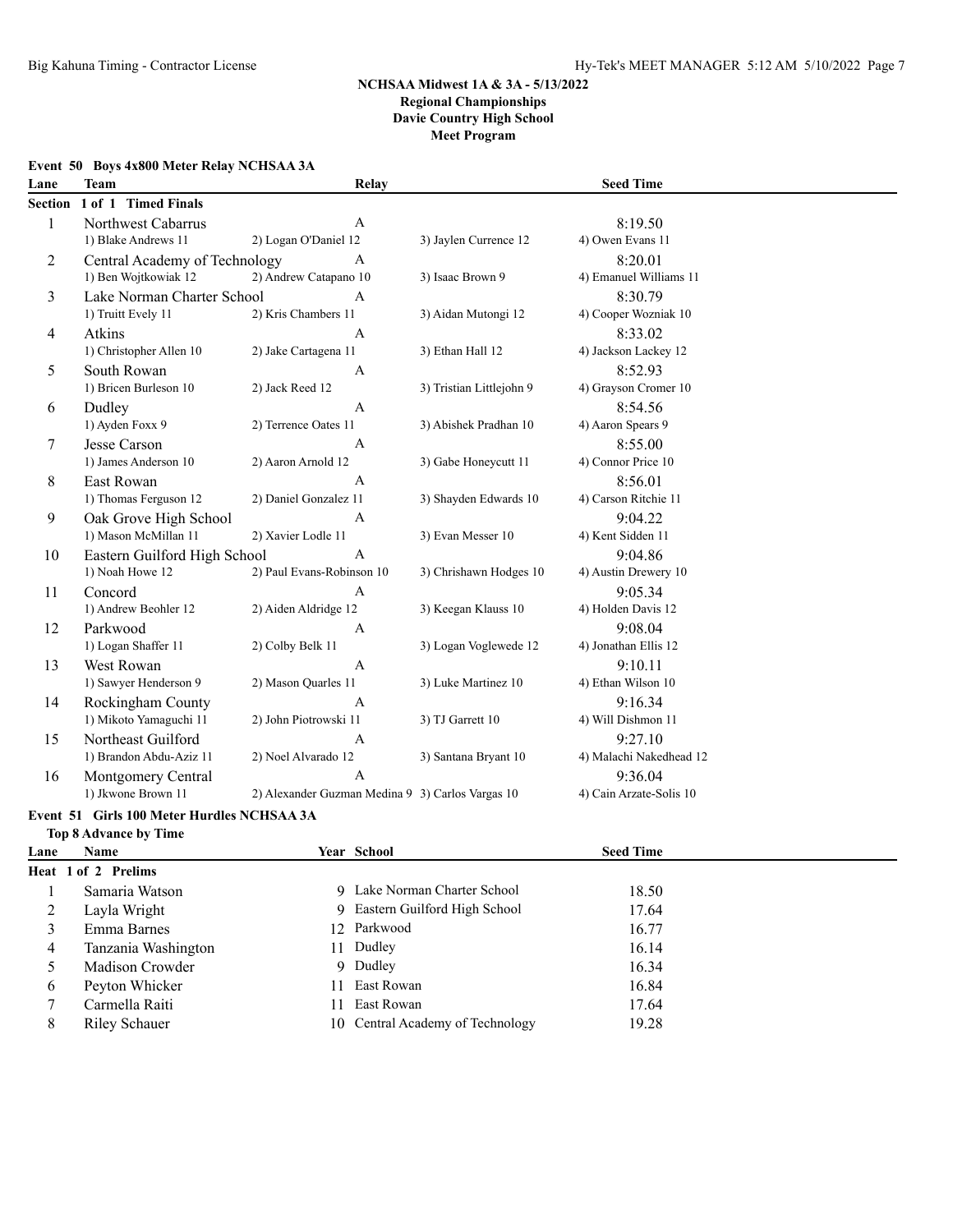#### **Heat 2 of 2 Prelims...(Event 51 Girls 100 Meter Hurdles NCHSAA 3A)**

|   | Cyanah Barger      | -12. | West Rowan           | 18.11 |
|---|--------------------|------|----------------------|-------|
| 2 | Sadie Featherstone | 9    | East Rowan           | 17.59 |
|   | Zoe Holbrook       | 12.  | Jesse Carson         | 16.66 |
| 4 | Senadzi Rankin     |      | 10 Dudley            | 15.32 |
|   | Zaria Burnett      | 9    | Ben L. Smith         | 16.44 |
| 6 | Natalie Brown      |      | 9 Northwest Cabarrus | 17.36 |
|   | Railyn Wright      | 9    | South Rowan          | 17.99 |
| 8 | rylee martin       |      | 12 Rockingham County | 19.84 |

 Chaunesse Barringer 12 Northwest Cabarrus 12.38 Gabrielle Cheek 10 Dudley 12.40 Nathalya Daniels 11 Dudley 12.71 Zaria Burnett 9 Ben L. Smith 12.84 8 Maleah Tate 12 Oak Grove High School 13.13

## **Event 52 Boys 110 Meter Hurdles NCHSAA 3A**

|      | <b>Top 8 Advance by Time</b>            |    |                              |                  |  |
|------|-----------------------------------------|----|------------------------------|------------------|--|
| Lane | <b>Name</b>                             |    | Year School                  | <b>Seed Time</b> |  |
|      | Heat 1 of 2 Prelims                     |    |                              |                  |  |
|      | Issac Woolfolk                          | 10 | Northwest Cabarrus           | 17.27            |  |
| 2    | Zavion Clapp                            | 10 | Eastern Guilford High School | 16.64            |  |
| 3    | Aaron Wilson                            | 12 | Rockingham County            | 15.86            |  |
| 4    | Nick Blackston                          | 11 | Southern Guilford            | 14.84            |  |
| 5    | Langston Wood                           | 10 | Dudley                       | 14.94            |  |
| 6    | Jassai Hackett                          | 10 | Eastern Guilford High School | 15.94            |  |
| 7    | Quinn Mushington                        | 10 | Parkwood                     | 16.68            |  |
| 8    | <b>Tyler Dunn</b>                       | 11 | Central Cabarrus             | 17.53            |  |
|      | Heat 2 of 2 Prelims                     |    |                              |                  |  |
|      | Keith Bradley                           |    | 10 Northeast Guilford        | 17.04            |  |
| 2    | Quenton Newkirk                         | 9  | Atkins                       | 16.45            |  |
| 3    | Jonathan Smith                          | 12 | Dudley                       | 15.24            |  |
| 4    | <b>Blaise Atkinson</b>                  | 12 | Lake Norman Charter School   | 13.96            |  |
| 5    | Le'Ezra Brown                           | 9  | Dudley                       | 15.18            |  |
| 6    | Caleb Creech                            | 9  | Eastern Guilford High School | 16.04            |  |
| 7    | Jesse Williams                          | 12 | Northwest Cabarrus           | 16.98            |  |
| 8    | Jalil Christian                         | 11 | Montgomery Central           | 18.11            |  |
|      | Event 53 Girls 100 Meter Dash NCHSAA 3A |    |                              |                  |  |
|      | Top 8 Advance by Time                   |    |                              |                  |  |
| Lane | <b>Name</b>                             |    | Year School                  | <b>Seed Time</b> |  |
|      | Heat 1 of 2 Prelims                     |    |                              |                  |  |
|      | Alexis Herbin                           | 11 | Northeast Guilford           | 12.94            |  |
| 2    | Mesiyah Howell                          | 10 | South Rowan                  | 12.80            |  |
| 3    | Sydney Krause                           | 10 | Central Cabarrus             | 12.65            |  |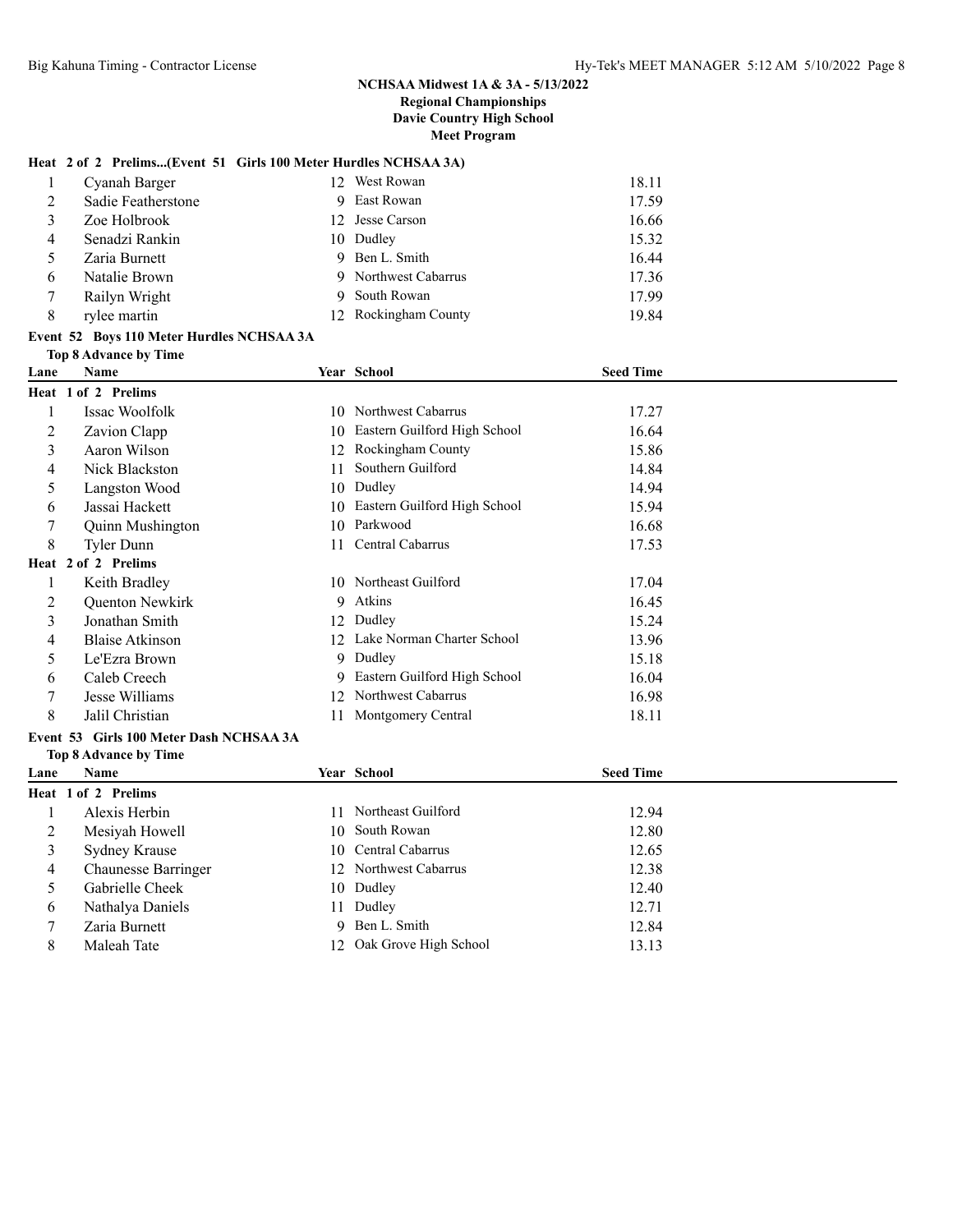## **Heat 2 of 2 Prelims...(Event 53 Girls 100 Meter Dash NCHSAA 3A)**

|                | Azaria Martin  |    | 10 Montgomery Central            | 12.94 |
|----------------|----------------|----|----------------------------------|-------|
| 2              | Aaliyah White  |    | 12 Jesse Carson                  | 12.77 |
| 3              | Ja'Naya Linder |    | 10 Atkins                        | 12.64 |
| $\overline{4}$ | Kristian Gwynn |    | 10 Northeast Guilford            | 12.34 |
| -5             | Nilijah Darden | 9. | Dudley                           | 12.42 |
| 6              | Leah Baizar    |    | 12 Eastern Guilford High School  | 12.74 |
|                | Avery Pardue   |    | 12 Central Academy of Technology | 12.87 |
| 8              | Shaylee Martin |    | Parkwood                         | 13.33 |

#### **Event 54 Boys 100 Meter Dash NCHSAA 3A**

|      | Event 54 Boys 100 Meter Dash NCHSAA 3A     |    |                                  |                  |
|------|--------------------------------------------|----|----------------------------------|------------------|
|      | Top 8 Advance by Time                      |    |                                  |                  |
| Lane | <b>Name</b>                                |    | Year School                      | <b>Seed Time</b> |
|      | Heat 1 of 2 Prelims                        |    |                                  |                  |
| 1    | Ziquan Smith                               |    | 12 Montgomery Central            | 11.64            |
| 2    | Aaron Higgins                              |    | 10 Central Academy of Technology | 11.14            |
| 3    | Cameron Walker                             |    | 10 Ledford                       | 10.84            |
| 4    | Rory Baker                                 | 11 | Dudley                           | 10.64            |
| 5    | Jaylin Meaders                             | 11 | Parkwood                         | 10.74            |
| 6    | Le'Ezra Brown                              | 9  | Dudley                           | 10.84            |
|      | Talib Tuttle                               | 11 | Oak Grove High School            | 11.14            |
| 8    | Jayden Rutledge                            |    | 9 Central Academy of Technology  | 11.64            |
|      | Heat 2 of 2 Prelims                        |    |                                  |                  |
| 1    | Jakyri Manning                             | 11 | Southern Guilford                | 11.24            |
| 2    | Jalen Graves                               | 12 | Eastern Guilford High School     | 10.84            |
| 3    | Dewayne Myles                              | 11 | Eastern Guilford High School     | 10.80            |
| 4    | Isaiah Monroe                              | 12 | Dudley                           | 10.44            |
| 5    | <b>Blaise Atkinson</b>                     | 12 | Lake Norman Charter School       | 10.79            |
| 6    | Steven Murray                              | 9  | Eastern Guilford High School     | 10.84            |
|      | Wisdom Holmes                              | 11 | Parkwood                         | 11.14            |
| 8    | Hayden Stanley                             |    | 10 Rockingham County             | 11.68            |
|      | Event 55 Girls 4x200 Meter Relay NCHSAA 3A |    |                                  |                  |
| Lane | <b>Team</b>                                |    | Relay                            | <b>Seed Time</b> |
|      | Section 1 of 2 Timed Finals                |    |                                  |                  |
|      |                                            |    |                                  |                  |
|      |                                            |    |                                  |                  |

| 2              | Rockingham County          | A                           |                    | 1:56.27                   |
|----------------|----------------------------|-----------------------------|--------------------|---------------------------|
|                | 1) Swanee Aguilar 12       | 2) Shirley Tinsley 11       | 3) Zada Goolsby 9  | 4) autumn alcorn 12       |
| 3              | Ledford                    | A                           |                    | 1:53.88                   |
|                | 1) Aramy Grier 11          | 2) Annabelle Evans 11       | 3) Khyra Barber 11 | 4) Brea White 10          |
| $\overline{4}$ | Central Cabarrus           | A                           |                    | 1:53.22                   |
|                | 1) Emma Seymour 12         | 2) Laila Sifford 9          | 3) Nyla Moore 11   | 4) Halle Whylly 10        |
| 5              | Ben L. Smith               | A                           |                    | 1:53.32                   |
|                | 1) Zaria Burnett 9         | 2) Azahreya Drayton-Gill 10 | 3) Aziya Owens 9   | 4) Vernessa Partee 11     |
| 6              | East Rowan                 | A                           |                    | 1:56.17                   |
|                | 1) Iyanna Berry Lynch 9    | 2) Braniya Boardley 10      | 3) Madi Fadden 11  | 4) Savannah Wise 9        |
|                | Lake Norman Charter School | A                           |                    | 2:01.92                   |
|                | 1) Sasha Bernard 11        | 2) Emma Mason 10            | 3) Eni Olabode 10  | 4) Anjolaoluwa Olabode 11 |
| 8              |                            |                             |                    |                           |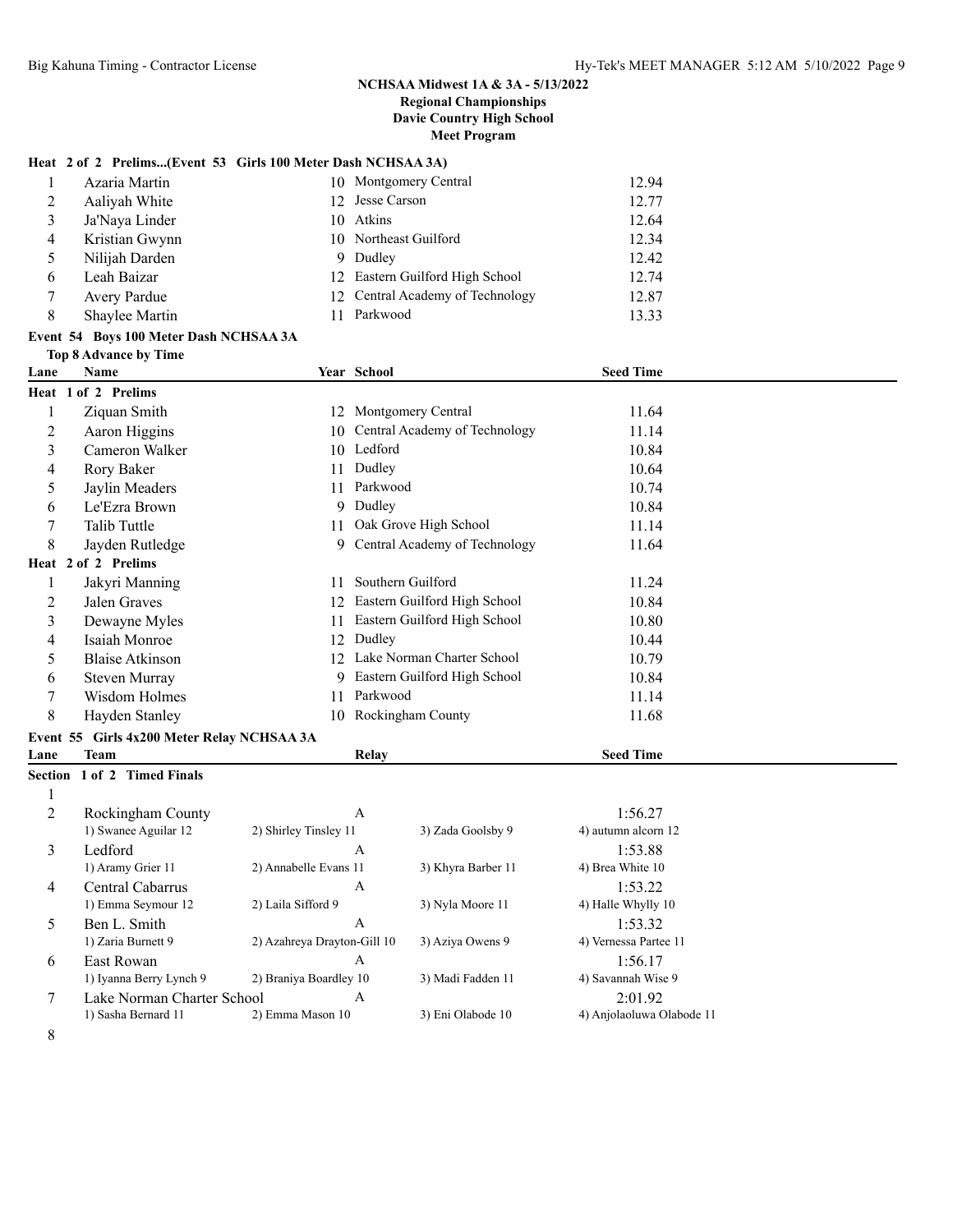## **Section 2 of 2 Timed Finals...(Event 55 Girls 4x200 Meter Relay NCHSAA 3A)**

| 1              | Northwest Cabarrus                        | $\mathbf{A}$           |                            | 1:51.47                 |  |
|----------------|-------------------------------------------|------------------------|----------------------------|-------------------------|--|
|                | 1) Ceaire Barringer 9                     | 2) Janae Hobbs 10      | 3) Kennedy Soles 9         | 4) Aspen King 11        |  |
| 2              | Central Academy of Technology             | $\mathbf{A}$           |                            | 1:49.80                 |  |
|                | 1) Aaliyah Green 10                       | 2) Natorian Green 9    | 3) Kyle MacLellan 12       | 4) Avery Pardue 12      |  |
| 3              | Northeast Guilford                        | A                      |                            | 1:48.22                 |  |
|                | 1) Kristian Gwynn 10                      | 2) Alexis Herbin 11    | 3) Kristen Faith Aleghe 11 | 4) Natalia Bemnet 10    |  |
| 4              | Dudley                                    | $\mathbf{A}$           |                            | 1:42.71                 |  |
|                | 1) Nilijah Darden 9                       | 2) Sadiyah McGregor 12 | 3) Nathalya Daniels 11     | 4) Keianna Mims 11      |  |
| 5              | Atkins                                    | A                      |                            | 1:48.00                 |  |
|                | 1) Aiyana Hale 11                         | 2) Ja'Naya Linder 10   | 3) Jordyn Curtis 10        | 4) Ogechi Ezeigbo 9     |  |
| 6              | Eastern Guilford High School              | $\mathsf{A}$           |                            | 1:48.65                 |  |
|                | 1) Alex Taylor-Ramsey 10                  | 2) Leah Baizar 12      | 3) Heaven Richardson 11    | 4) Jazmine Patterson 12 |  |
| 7              | Parkwood                                  | $\mathbf{A}$           |                            | 1:50.92                 |  |
|                | 1) Shaylee Martin 11                      | 2) Katelyn England 10  | 3) Emilie Bedard 10        | 4) Emma Barnes 12       |  |
| 8              | Asheboro                                  | A                      |                            | 1:52.30                 |  |
|                | 1) Jacqueline Holden 10                   | 2) Audrey Patterson 11 | 3) Veronica Powell 11      | 4) Sion Murrain 10      |  |
|                | Event 56 Boys 4x200 Meter Relay NCHSAA 3A |                        |                            |                         |  |
| Lane           | Team                                      | Relay                  |                            | <b>Seed Time</b>        |  |
| <b>Section</b> | 1 of 2 Timed Finals                       |                        |                            |                         |  |
| 1              | Oak Grove High School                     | A                      |                            | 1:36.60                 |  |
|                | 1) Shamon Graham 12                       | 2) James Sams 12       | 3) Evan Walters 11         | 4) Talib Tuttle 11      |  |
| 2              | Montgomery Central                        | $\mathbf{A}$           |                            | 1:35.29                 |  |
|                | 1) Tyler Smith 9                          | 2) Trae Capel 11       | 3) Anthony Ewing 11        | 4) Jevarri Capel 10     |  |
| 3              | Concord                                   | $\mathsf{A}$           |                            | 1:35.07                 |  |
|                | 1) Leland Bishop 9                        | 2) Evan Deaton 12      | 3) Keyon Phillips 10       | 4) Nylon Fair-Steele 11 |  |
| $\overline{4}$ | <b>Atkins</b>                             | $\mathbf{A}$           |                            | 1:34.51                 |  |
|                | 1) Joseph Elijah Elliott 9                | 2) Justin Ju 10        | 3) Levi Lisenby 12         | 4) David Neal 10        |  |
| 5              | Ben L. Smith                              | A                      |                            | 1:34.87                 |  |
|                | 1) Kail Hairston 12                       | 2) Kylee Macklin 10    | 3) Carlos Neely 9          | 4) Xavier Partee 12     |  |

| ◡              | рен е, онниг                  |                       |                                               | 1.97.07                 |
|----------------|-------------------------------|-----------------------|-----------------------------------------------|-------------------------|
|                | 1) Kail Hairston 12           | 2) Kylee Macklin 10   | 3) Carlos Neely 9                             | 4) Xavier Partee 12     |
| 6              | Asheboro                      | $\overline{A}$        |                                               | 1:35.26                 |
|                | 1) Zacheus Jones 9            | 2) Valentino Mark 10  | 3) Elijah Woodle 9                            | 4) Kai Matthews 10      |
| 7              | Jesse Carson                  | $\mathbf{A}$          |                                               | 1:36.44                 |
|                | 1) Foday Dyer 10              | 2) Nehemiah Baldwin 9 | 3) Anthony Medina-Beckham 94) Carson Aman 10  |                         |
| 8              | Rockingham County             | $\mathbf{A}$          |                                               | 1:38.70                 |
|                | 1) maleek bryant 10           | 2) CJ Mills 12        | 3) Hayden Stanley 10                          | 4) cole chandler 11     |
| <b>Section</b> | 2 of 2 Timed Finals           |                       |                                               |                         |
| 1              | Northwest Cabarrus            | $\mathsf{A}$          |                                               | 1:32.88                 |
|                | 1) Jesse Williams 12          | 2) Jordan Stockton 9  | 3) Issac Woolfolk 10                          | 4) Tru Sierra 12        |
| 2              | Central Academy of Technology | A                     |                                               | 1:31.70                 |
|                | 1) Sergio Andrade-cristo 12   | 2) Aaron Higgins 10   | 3) Justin Jenkins 12                          | 4) Jonathan Kamenick 12 |
| 3              | Southern Guilford             | A                     |                                               | 1:29.98                 |
|                | 1) Jakyri Manning 11          | 2) Jayden Diggs 11    | 3) Nick Blackston 11                          | 4) Kameron Austin 12    |
| 4              | Dudley                        | A                     |                                               | 1:28.39                 |
|                | 1) Asa Bonds 11               | 2) Elvis Berry 12     | 3) Michael Shaw 12                            | 4) Rory Baker 11        |
| 5              | Parkwood                      | $\mathsf{A}$          |                                               | 1:29.60                 |
|                | 1) Isaiah Mobley 11           | 2) Wisdom Holmes 11   | 3) Jaylin Meaders 11                          | 4) Quinn Mushington 10  |
| 6              | Eastern Guilford High School  | $\mathsf{A}$          |                                               | 1:31.00                 |
|                | 1) Dewayne Myles 11           | 2) Steven Murray 9    | 3) Jalen Graves 12                            | 4) Ryan Larkin 11       |
| 7              | West Rowan                    | $\mathsf{A}$          |                                               | 1:32.49                 |
|                | 1) Akin Robinson 12           | 2) Jaedon Neal 12     | 3) Peter Williams-Simpson 11 4) Anwar Davis 9 |                         |
| 8              | Central Cabarrus              | $\mathsf{A}$          |                                               | 1:33.05                 |
|                | 1) Christian Clemmons 11      | 2) Christian Reid 12  | 3) Malik Knox 12                              | 4) Jaykwon Diaz-Cruz 12 |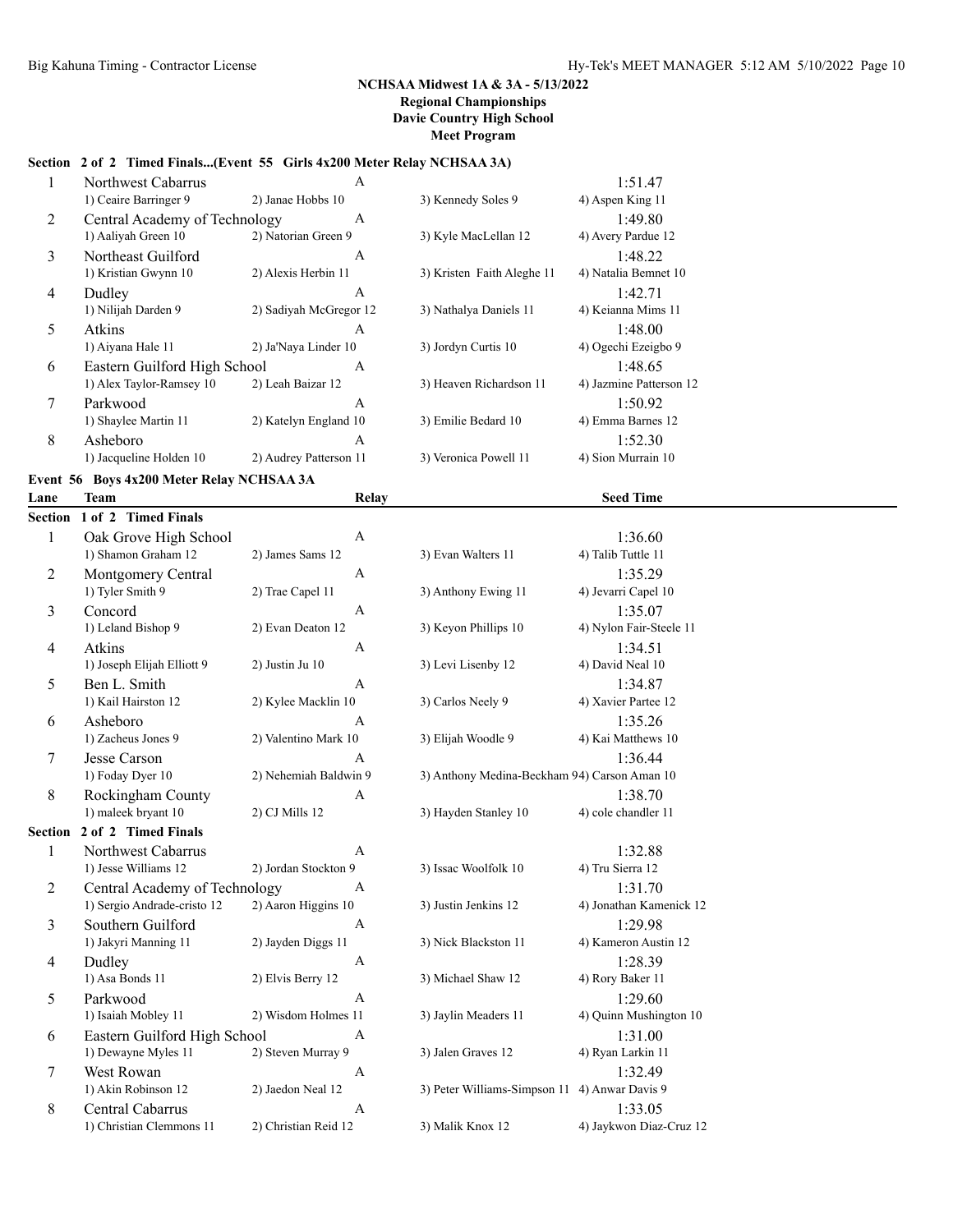# **Event 57 Girls 1600 Meter Run NCHSAA 3A**

| Lane           | Name                                   |    | Year School                         | <b>Seed Time</b> |
|----------------|----------------------------------------|----|-------------------------------------|------------------|
| Section        | 1 of 1 Timed Finals                    |    |                                     |                  |
| 1              | Lily Yampolsky                         |    | 10 Lake Norman Charter School       | 5:13.83          |
| $\overline{2}$ | Kaitlyn Warner                         |    | 12 Rockingham County                | 5:38.58          |
| 3              | <b>Caroline Downs</b>                  | 9  | Atkins                              | 5:41.63          |
| 4              | Etta Noel                              | 9  | Central Cabarrus                    | 5:44.15          |
| 5              | Taylor Hyman                           | 11 | Northwest Cabarrus                  | 5:47.57          |
| 6              | Meredith Bonner                        |    | 12 East Rowan                       | 5:57.41          |
| 7              | Taylor Shen                            | 9  | Atkins                              | 5:57.56          |
| $\,$ 8 $\,$    | Chloe Koper                            | 11 | Oak Grove High School               | 5:59.21          |
| 9              | <b>Bethany Rymer</b>                   | 12 | South Rowan                         | 5:59.24          |
| 10             | Lauren Shen                            | 9  | Atkins                              | 6:01.12          |
| 11             | Madison Beaver                         | 10 | South Rowan                         | 6:10.31          |
| 12             | Makayla Borst                          | 11 | Jesse Carson                        | 6:11.85          |
| 13             | Megan Rinehardt                        |    | 12 Lake Norman Charter School       | 6:18.16          |
| 14             | Isabella Montes                        |    | 10 Central Academy of Technology    | 6:30.41          |
| 15             | Kelly Todd                             | 9  | Central Academy of Technology       | 6:32.97          |
| 16             | Andrea Martinez-Sanchez                |    | 10 Central Academy of Technology    | 6:50.05          |
|                | Event 58 Boys 1600 Meter Run NCHSAA 3A |    |                                     |                  |
|                |                                        |    |                                     |                  |
| Lane           | Name                                   |    | Year School                         | <b>Seed Time</b> |
| Section        | 1 of 1 Timed Finals                    |    |                                     |                  |
| 1              | Eli Julian                             |    | 10 South Rowan                      | 4:24.97          |
| $\overline{c}$ | Will Downs                             |    | 10 Atkins                           | 4:25.98          |
| 3              | Nicholas Epps                          | 11 | Southern Guilford                   | 4:34.20          |
| 4              | Isaac Reyna                            |    | 12 Ledford                          | 4:38.61          |
| 5              | Andrew Catapano                        |    | 10 Central Academy of Technology    | 4:42.81          |
| 6              | Lucas O'Neal                           |    | 10 Atkins                           | 4:49.60          |
| 7              | Braden Bole                            |    | 12 Lake Norman Charter School       | 4:50.20          |
| $\,$ 8 $\,$    | Logan Shaffer                          |    | 11 Parkwood                         | 4:52.33          |
| 9              | Isaac Brown                            | 9  | Central Academy of Technology       | 4:53.32          |
| 10             | <b>Blake Andrews</b>                   | 11 | Northwest Cabarrus                  | 4:53.83          |
| 11             | Levi Jackson                           |    | 12 North Davidson                   | 4:54.30          |
| 12             | Christopher Allen                      | 10 | Atkins                              | 4:54.41          |
| 13             | Connor Price                           | 10 | Jesse Carson                        | 4:54.76          |
| 14             | Javon Taylor                           | 9  | Lake Norman Charter School          | 4:55.16          |
| 15             | Mason McMillan                         | 11 | Oak Grove High School<br>10 Ledford | 4:56.00          |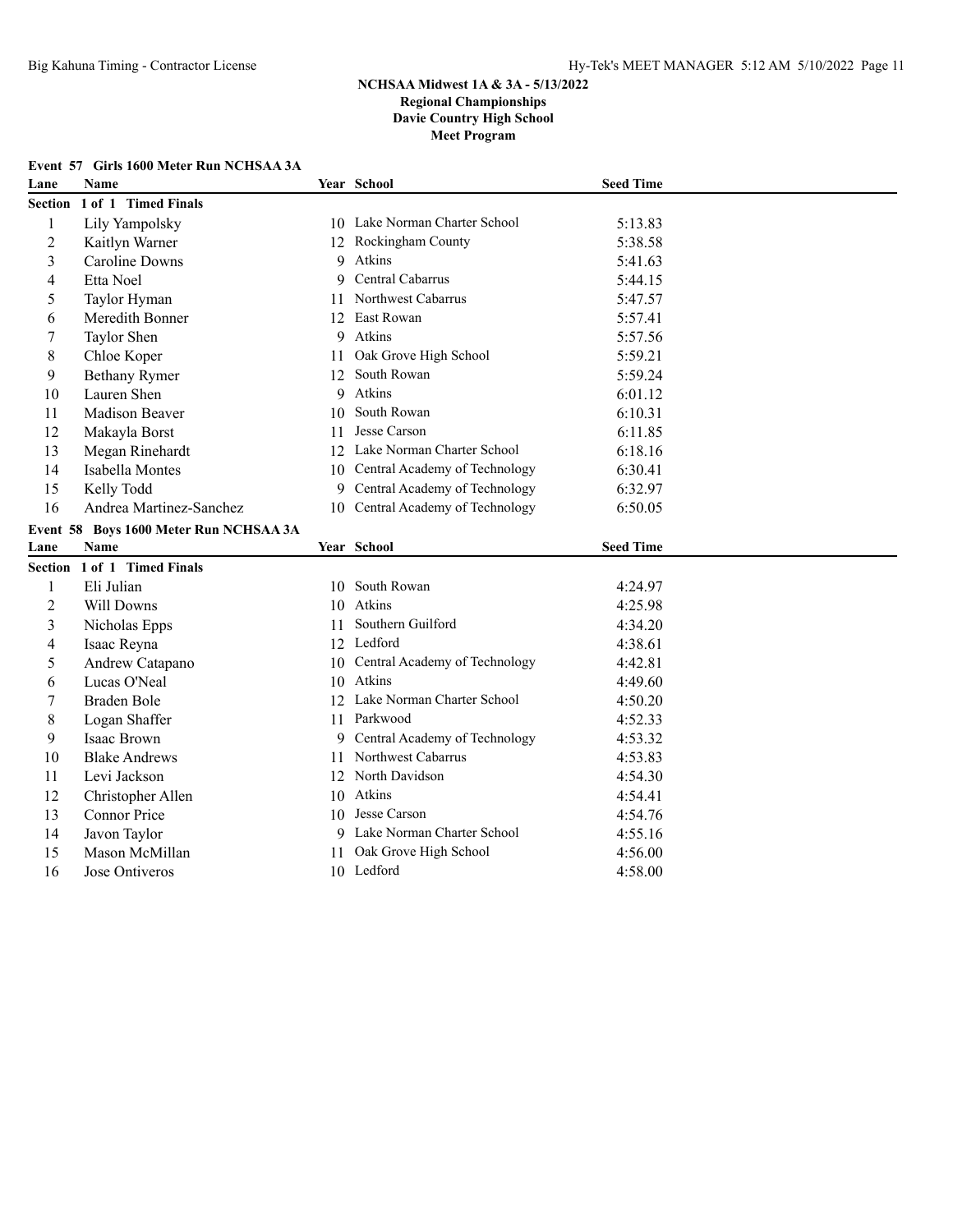### **Event 59 Girls 4x100 Meter Relay NCHSAA 3A**

| Lane           | <b>Team</b>                                       | Relay                                               |                                              | <b>Seed Time</b>             |  |
|----------------|---------------------------------------------------|-----------------------------------------------------|----------------------------------------------|------------------------------|--|
| <b>Section</b> | 1 of 2 Timed Finals                               |                                                     |                                              |                              |  |
| 1              |                                                   |                                                     |                                              |                              |  |
| $\overline{c}$ |                                                   |                                                     |                                              |                              |  |
| 3              | Lake Norman Charter School                        | A                                                   |                                              | 56.94                        |  |
|                | 1) Aubrey Hege 9                                  | 2) Safia-Marie Ly 9                                 | 3) Emma Mason 10                             | 4) Eni Olabode 10            |  |
| 4              | East Rowan                                        | A                                                   |                                              | 54.67                        |  |
|                | 1) Iyanna Berry Lynch 9                           | 2) Braniya Boardley 10                              | 3) Madi Fadden 11                            | 4) Savannah Wise 9           |  |
| 5              | Ledford                                           | А                                                   |                                              | 56.34                        |  |
|                | 1) Larissa McCoy 10                               | 2) Alyssa Huntley 9                                 | 3) Layla Sands 11                            | 4) Aramy Grier 11            |  |
| 6              | South Rowan                                       | A                                                   |                                              | 59.64                        |  |
|                | 1) Hannah Dellinger 9                             | 2) Blythe Elliott 10                                | 3) Mesiyah Howell 10                         | 4) Rhylie Keller 12          |  |
| 7              |                                                   |                                                     |                                              |                              |  |
| 8              |                                                   |                                                     |                                              |                              |  |
| Section        | 2 of 2 Timed Finals                               |                                                     |                                              |                              |  |
| 1              | Asheboro                                          | A                                                   |                                              | 52.60                        |  |
|                | 1) Audrey Patterson 11                            | 2) Arianna Lovingood-Smith 12 3) Veronica Powell 11 |                                              | 4) Sion Murrain 10           |  |
| 2              | Northwest Cabarrus                                | A                                                   |                                              | 50.65                        |  |
|                | 1) Aspen King 11                                  | 2) Chaunesse Barringer 12                           | 3) Janae Hobbs 10                            | 4) Ceaire Barringer 9        |  |
| 3              | Northeast Guilford                                | A                                                   |                                              | 50.34                        |  |
|                | 1) Alexis Herbin 11                               | 2) Kristian Gwynn 10                                | 3) Natalia Bemnet 10                         | 4) Kristen Faith Aleghe 11   |  |
| 4              | Dudley                                            | А                                                   |                                              | 48.54                        |  |
|                | 1) Nilijah Darden 9                               | 2) Sadiyah McGregor 12                              | 3) Senadzi Rankin 10                         | 4) Nathalya Daniels 11       |  |
| 5              | Central Cabarrus                                  | Α                                                   |                                              | 50.13                        |  |
|                | 1) Samantha Nosalek 10                            | 2) Jahaila Wright 10                                | 3) Laila Sifford 9                           | 4) Sydney Krause 10          |  |
| 6              | Eastern Guilford High School                      | A                                                   |                                              | 50.64                        |  |
|                | 1) Alex Taylor-Ramsey 10                          | 2) Layla Wright 9                                   | 3) Heaven Richardson 11                      | 4) Leah Baizar 12            |  |
| 7              | Atkins                                            | A                                                   |                                              | 52.30                        |  |
|                | 1) Sierra Fontenot 12                             | 2) Ja'Naya Linder 10                                | 3) Jordyn Curtis 10                          | 4) Aiyana Hale 11            |  |
| 8              | Rockingham County                                 | A                                                   |                                              | 54.64                        |  |
|                | 1) Swanee Aguilar 12                              | 2) autumn alcorn 12                                 | 3) autumn blackwell 12                       | 4) Ashley Washburn 12        |  |
|                |                                                   |                                                     |                                              |                              |  |
| Lane           | Event 60 Boys 4x100 Meter Relay NCHSAA 3A<br>Team | Relay                                               |                                              | <b>Seed Time</b>             |  |
| Section        | 1 of 2 Timed Finals                               |                                                     |                                              |                              |  |
|                |                                                   |                                                     |                                              |                              |  |
| 1              | Montgomery Central<br>1) Ziquan Smith 12          | A<br>2) Anthony Ewing 11                            | 3) Trae Capel 11                             | 45.84<br>4) Caleb Lopez 11   |  |
|                |                                                   |                                                     |                                              |                              |  |
| 2              | Concord                                           | A                                                   | 3) Jerrell Reddick 11                        | 45.25                        |  |
|                | 1) Kadin Presutti 12                              | 2) Johnakin Franklin 12                             |                                              | 4) Nylon Fair-Steele 11      |  |
| 3              | Central Academy of Technology                     | A<br>2) Justin Jenkins 12                           |                                              | 44.94<br>4) Roger Melchor 12 |  |
|                | 1) Aiden Curry 12                                 |                                                     | 3) Aaron Higgins 10                          |                              |  |
| 4              | Central Cabarrus                                  | $\mathbf{A}$                                        |                                              | 44.83                        |  |
|                | 1) Christian Clemmons 11                          | 2) Christian Reid 12                                | 3) Malik Knox 12                             | 4) Jaykwon Diaz-Cruz 12      |  |
| 5              | Atkins                                            | $\boldsymbol{A}$                                    |                                              | 44.93                        |  |
|                | 1) Joseph Elijah Elliott 9                        | 2) Justin Ju 10                                     | 3) Levi Lisenby 12                           | 4) David Neal 10             |  |
| 6              | Central Davidson                                  | $\mathbf{A}$                                        |                                              | 44.94                        |  |
|                | 1) Amir Craven 10                                 | 2) Wesley Deloatch 11                               | 3) Laython Hargrave 11                       | 4) Peyton Melton 11          |  |
| 7              | Rockingham County                                 | $\mathbf{A}$                                        |                                              | 45.25                        |  |
|                | 1) CJ Mills 12                                    | 2) Hayden Stanley 10                                | 3) cole chandler 11                          | 4) maleek bryant 10          |  |
| 8              | Jesse Carson                                      | $\boldsymbol{A}$                                    |                                              | 46.45                        |  |
|                | 1) Foday Dyer 10                                  | 2) Nehemiah Baldwin 9                               | 3) Anthony Medina-Beckham 94) Carson Aman 10 |                              |  |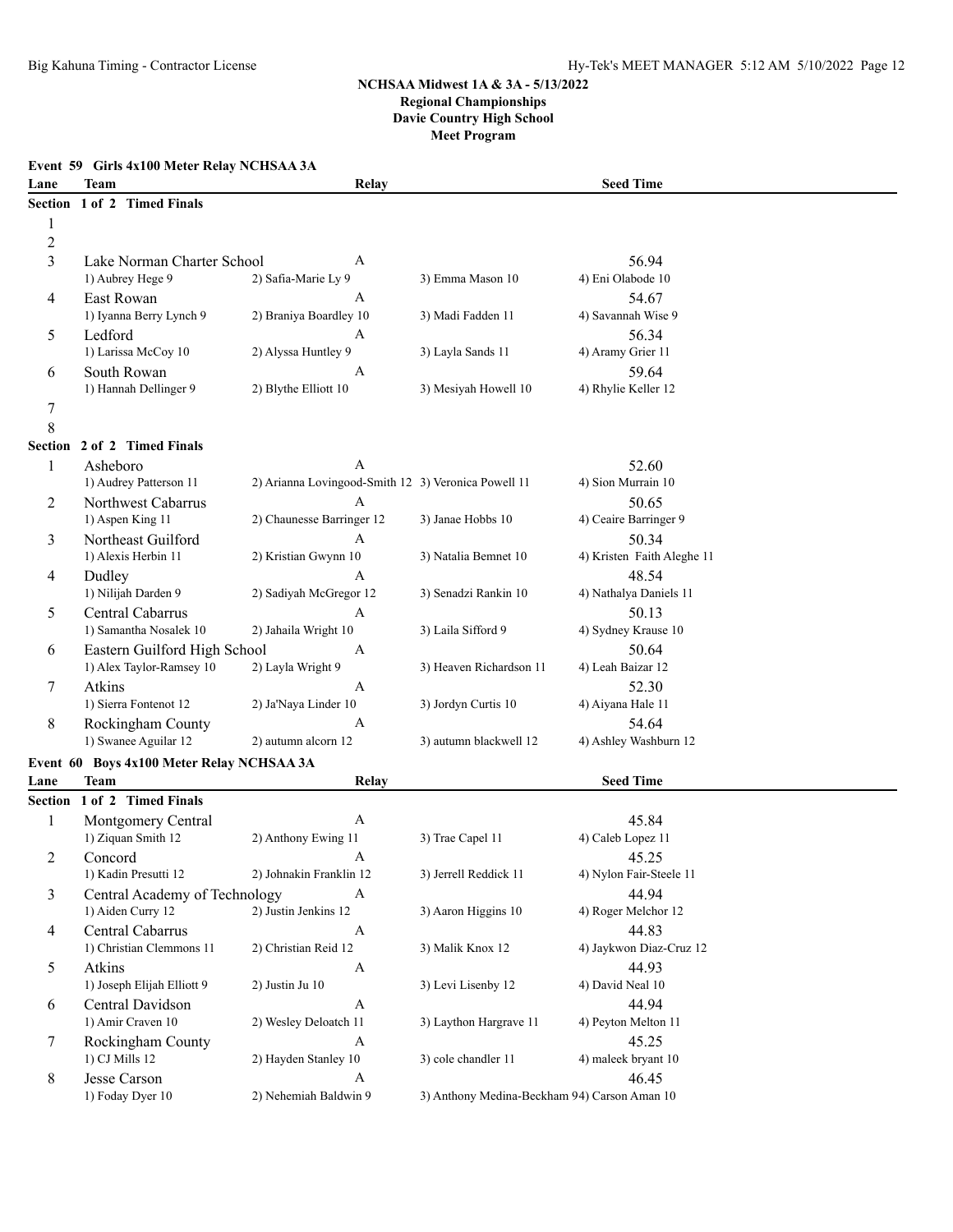## **Section 2 of 2 Timed Finals...(Event 60 Boys 4x100 Meter Relay NCHSAA 3A)**

|   | Northwest Cabarrus           | $\overline{A}$      |                      | 44.45                 |  |
|---|------------------------------|---------------------|----------------------|-----------------------|--|
|   | 1) Dylan Gregory 9           | 2) Dillan Sharp 12  | 3) Tru Sierra 12     | 4) Jesse Williams 12  |  |
| 2 | Parkwood                     | A                   |                      | 44.04                 |  |
|   | 1) Jaylin Meaders 11         | 2) Isaiah Mobley 11 | 3) Jenson Pearson 11 | 4) Wisdom Holmes 11   |  |
| 3 | Asheboro                     | A                   |                      | 43.74                 |  |
|   | 1) Jalial Timmons 9          | 2) Zacheus Jones 9  | 3) Valentino Mark 10 | 4) Kai Matthews 10    |  |
| 4 | Dudley                       | A                   |                      | 41.56                 |  |
|   | 1) Rory Baker 11             | 2) Le'Ezra Brown 9  | 3) Denzel Foster 11  | 4) Tylei Woolard 11   |  |
| 5 | Eastern Guilford High School | A                   |                      | 43.64                 |  |
|   | 1) Dewayne Myles 11          | 2) Steven Murray 9  | 3) Jalen Graves 12   | 4) Ryan Larkin 11     |  |
| 6 | West Rowan                   | A                   |                      | 43.88                 |  |
|   | 1) Akin Robinson 12          | 2) Jaedon Neal 12   | 3) Kayleb Brawley 11 | 4) Anwar Davis 9      |  |
| 7 | Southern Guilford            | A                   |                      | 44.34                 |  |
|   | 1) Jakyri Manning 11         | 2) Jayden Diggs 11  | 3) Jerron Copper 11  | 4) Rydell Herbin 11   |  |
| 8 | Oak Grove High School        | A                   |                      | 44.80                 |  |
|   | 1) Jacob Murphy 12           | 2) Evan Walters 11  | 3) Talib Tuttle 11   | 4) Isaiah McGuffin 11 |  |
|   |                              |                     |                      |                       |  |

**Event 61 Girls 400 Meter Dash NCHSAA 3A**

| Lane           | <b>Name</b>                            |    | Year School                   | <b>Seed Time</b> |
|----------------|----------------------------------------|----|-------------------------------|------------------|
|                | Section 1 of 2 Timed Finals            |    |                               |                  |
| 1              | Wanda Hairston                         |    | 10 Oak Grove High School      | 1:06.37          |
| 2              | Laila Sifford                          | 9  | Central Cabarrus              | 1:05.82          |
| 3              | Aaliyah Green                          | 10 | Central Academy of Technology | 1:05.44          |
| 4              | Kristen Faith Aleghe                   | 11 | Northeast Guilford            | 1:04.73          |
| 5              | <b>Emilie Bedard</b>                   | 10 | Parkwood                      | 1:05.24          |
| 6              | Emma Seymour                           | 12 | Central Cabarrus              | 1:05.63          |
| 7              | Rose Kidd                              | 12 | Asheboro                      | 1:06.24          |
| 8              | <b>Shirley Tinsley</b>                 | 11 | Rockingham County             | 1:06.83          |
| <b>Section</b> | 2 of 2 Timed Finals                    |    |                               |                  |
| 1              | <b>Brea White</b>                      |    | 10 Ledford                    | 1:02.00          |
| 2              | Aaliyah White                          | 12 | Jesse Carson                  | 1:01.40          |
| 3              | Jazmine Patterson                      | 12 | Eastern Guilford High School  | 1:00.33          |
| 4              | Tianna Spinks                          | 9  | Southern Guilford             | 58.64            |
| 5              | Avery Pardue                           | 12 | Central Academy of Technology | 1:00.33          |
| 6              | Ja'Naya Linder                         | 10 | Atkins                        | 1:01.03          |
| 7              | Morgan Anthony                         | 10 | Atkins                        | 1:01.75          |
| 8              | Katelyn Lentz                          | 11 | West Rowan                    | 1:04.09          |
|                | Event 62 Boys 400 Meter Dash NCHSAA 3A |    |                               |                  |
| Lane           | <b>Name</b>                            |    | Year School                   | <b>Seed Time</b> |
|                | Section 1 of 2 Timed Finals            |    |                               |                  |
| 1              | Ellis Sheridan                         | 12 | Central Cabarrus              | 54.00            |
| 2              | Andrew Beohler                         | 12 | Concord                       | 53.87            |
| 3              | Jakaii Dixon                           | 10 | Southern Guilford             | 53.64            |
| 4              | Jonathan Kamenick                      | 12 | Central Academy of Technology | 52.44            |
| 5              | Adrian Stockton                        | 11 | West Rowan                    | 52.45            |
| 6              | Sergio Andrade-cristobal               | 12 | Central Academy of Technology | 53.73            |
| 7              | Keyon Phillips                         | 10 | Concord                       | 53.99            |
| 8              | Jelani Williams                        | 11 | Northeast Guilford            | 54.90            |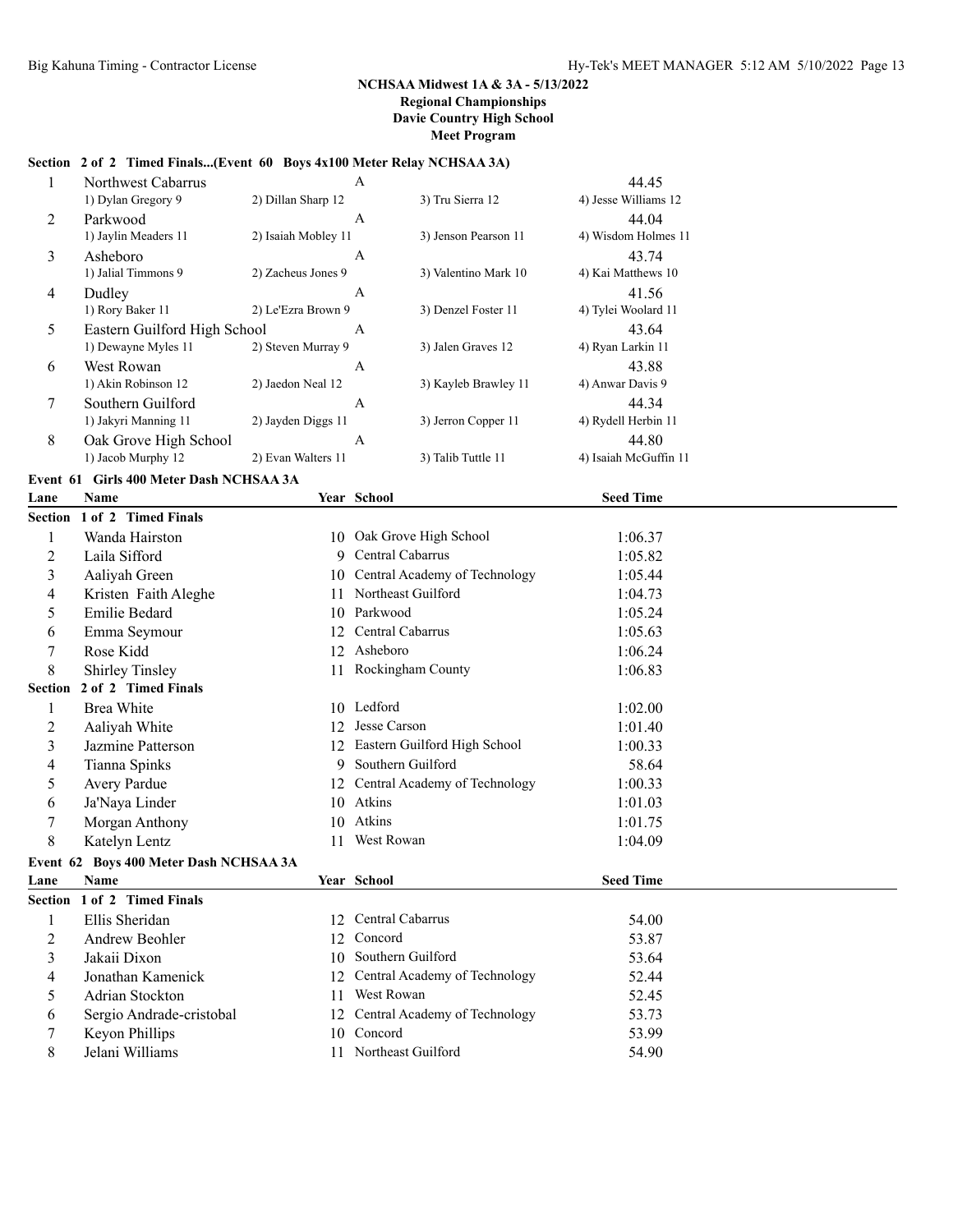|                | Section 2 of 2 Timed Finals(Event 62 Boys 400 Meter Dash NCHSAA 3A) |                 |                                                        |                  |  |
|----------------|---------------------------------------------------------------------|-----------------|--------------------------------------------------------|------------------|--|
| 1              | Ben Wojtkowiak                                                      |                 | 12 Central Academy of Technology                       | 52.16            |  |
| 2              | Elvis Berry                                                         |                 | 12 Dudley                                              | 52.02            |  |
|                |                                                                     |                 | 12 Southern Guilford                                   |                  |  |
| 3              | Kameron Austin<br>Isaiah Monroe                                     |                 |                                                        | 49.94            |  |
| 4              |                                                                     |                 | 12 Dudley                                              | 47.91            |  |
| 5              | Jaylen Currence                                                     | 12              | Northwest Cabarrus                                     | 49.46            |  |
| 6              | Steven Davis II                                                     | 12              | Dudley                                                 | 50.17            |  |
| 7              | Austin DeGeorge                                                     | 11              | Central Davidson                                       | 52.04            |  |
| 8              | Christian Reid                                                      | 12 <sub>1</sub> | Central Cabarrus                                       | 52.37            |  |
|                | Event 63 Girls 300 Meter Hurdles NCHSAA 3A                          |                 |                                                        |                  |  |
| Lane           | <b>Name</b>                                                         |                 | Year School                                            | <b>Seed Time</b> |  |
|                | Section 1 of 2 Timed Finals                                         |                 |                                                        |                  |  |
| 1              | Azahreya Drayton-Gill                                               |                 | 10 Ben L. Smith                                        | 53.68            |  |
| $\overline{c}$ | <b>Destiny Russell</b>                                              | 10              | Northwest Cabarrus                                     | 52.91            |  |
| 3              | Railyn Wright                                                       | 9               | South Rowan                                            | 52.52            |  |
| 4              | Zaria Burnett                                                       | 9               | Ben L. Smith                                           | 51.55            |  |
| 5              | Aaliyah Green                                                       | 10              | Central Academy of Technology                          | 52.01            |  |
| 6              | Iyanna Berry Lynch                                                  | 9.              | East Rowan                                             | 52.91            |  |
| 7              | Elaina Henry                                                        | 11              | Parkwood                                               | 53.39            |  |
| 8              | Amari Haley                                                         |                 | 12 Central Cabarrus                                    | 54.35            |  |
|                | Section 2 of 2 Timed Finals                                         |                 |                                                        |                  |  |
| 1              | Natalie Brown                                                       |                 | 9 Northwest Cabarrus                                   | 51.34            |  |
| $\overline{c}$ | Zoe Holbrook                                                        | 12              | Jesse Carson                                           | 50.98            |  |
| 3              | Jordyn Curtis                                                       |                 | 10 Atkins                                              | 49.44            |  |
| 4              | Keianna Mims                                                        | 11.             | Dudley                                                 | 47.50            |  |
| 5              | Peyton Whicker                                                      | 11              | East Rowan                                             | 48.99            |  |
| 6              | Emma Barnes                                                         |                 | 12 Parkwood                                            | 50.21            |  |
| 7              | Kiyah Sherman                                                       |                 | 9 Northeast Guilford                                   | 51.14            |  |
| 8              | Logan Speight                                                       |                 | 9 Dudley                                               | 51.54            |  |
|                | Event 64 Boys 300 Meter Hurdles NCHSAA 3A                           |                 |                                                        |                  |  |
| Lane           | Name                                                                |                 | Year School                                            | <b>Seed Time</b> |  |
|                | Section 1 of 2 Timed Finals                                         |                 |                                                        |                  |  |
| 1              | Issac Woolfolk                                                      |                 | 10 Northwest Cabarrus                                  | 43.84            |  |
|                | Evan Brown                                                          |                 | Central Academy of Technology                          |                  |  |
| 2              |                                                                     | 12              | 11 Central Cabarrus                                    | 43.55<br>43.41   |  |
| 3              | Tyler Dunn                                                          |                 |                                                        |                  |  |
| 4              | Jassai Hackett                                                      |                 | 10 Eastern Guilford High School<br>11 Central Davidson | 43.24            |  |
| 5              | Jaylyn Smith                                                        |                 |                                                        | 43.39            |  |
| 6              | Tyler McCain                                                        | 11.             | Northeast Guilford                                     | 43.54            |  |
| 7              | Nicolas Chavez                                                      |                 | 11 Asheboro                                            | 43.59            |  |
| 8              | Charles Perry                                                       |                 | 12 Asheboro                                            | 43.95            |  |
| <b>Section</b> | 2 of 2 Timed Finals                                                 |                 |                                                        |                  |  |
| 1              | Jalen Russell                                                       |                 | 10 Northeast Guilford                                  | 42.94            |  |
| 2              | Quinn Mushington                                                    |                 | 10 Parkwood                                            | 42.24            |  |
| 3              | Jonathan Smith                                                      |                 | 12 Dudley                                              | 41.00            |  |
| 4              | <b>Blaise Atkinson</b>                                              |                 | 12 Lake Norman Charter School                          | 39.03            |  |
| 5              | Le'Ezra Brown                                                       | 9               | Dudley                                                 | 39.25            |  |
| 6              | Nick Blackston                                                      | 11              | Southern Guilford                                      | 41.60            |  |
| 7              | Ta'Vion Bullock                                                     | 10              | Eastern Guilford High School                           | 42.63            |  |
| 8              | Aaron Wilson                                                        |                 | 12 Rockingham County                                   | 43.14            |  |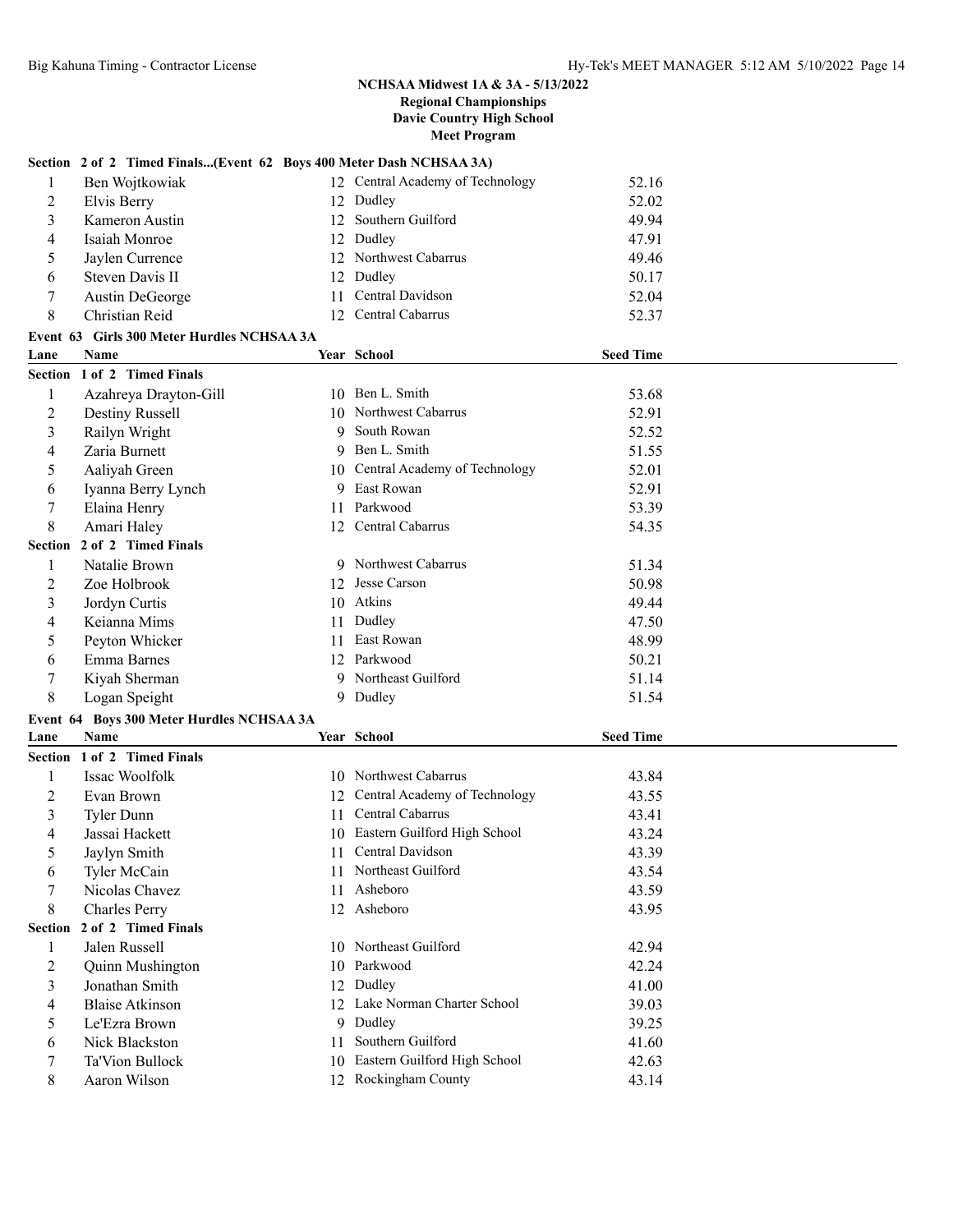# **Event 65 Girls 800 Meter Run NCHSAA 3A**

| Lane           | <b>Name</b>                             |    | Year School                      | <b>Seed Time</b> |  |
|----------------|-----------------------------------------|----|----------------------------------|------------------|--|
| Section        | 1 of 1 Timed Finals                     |    |                                  |                  |  |
| $\mathbf{1}$   | Lily Yampolsky                          |    | 10 Lake Norman Charter School    | 2:18.10          |  |
| $\overline{2}$ | Jillian Parks                           |    | 9 Central Davidson               | 2:21.00          |  |
| 3              | Grace Lane                              |    | 11 Central Academy of Technology | 2:25.84          |  |
| 4              | Morgan Anthony                          |    | 10 Atkins                        | 2:29.67          |  |
| 5              | Jaiyah Nelson                           |    | 12 Dudley                        | 2:33.84          |  |
| 6              | Etta Noel                               |    | 9 Central Cabarrus               | 2:34.12          |  |
| 7              | Jenna Peterson                          | 11 | Lake Norman Charter School       | 2:36.39          |  |
| 8              | <b>Brea White</b>                       |    | 10 Ledford                       | 2:36.91          |  |
| 9              | Chloe Koper                             | 11 | Oak Grove High School            | 2:38.00          |  |
| 10             | Kaitlyn Warner                          | 12 | Rockingham County                | 2:38.62          |  |
| 11             | <b>Bethany Rymer</b>                    | 12 | South Rowan                      | 2:39.87          |  |
| 12             | Taylor Shen                             | 9  | Atkins                           | 2:40.40          |  |
| 13             | Morgan Tartal                           |    | 10 Lake Norman Charter School    | 2:42.32          |  |
| 14             | Makayla Borst                           | 11 | Jesse Carson                     | 2:44.96          |  |
| 15             | Elaina Henry                            |    | 11 Parkwood                      | 2:46.65          |  |
| 16             | Lauren Shen                             |    | 9 Atkins                         | 2:48.20          |  |
|                | Event 66 Boys 800 Meter Run NCHSAA 3A   |    |                                  |                  |  |
| Lane           | Name                                    |    | Year School                      | <b>Seed Time</b> |  |
|                | Section 1 of 1 Timed Finals             |    |                                  |                  |  |
| 1              | <b>Emanuel Williams</b>                 | 11 | Central Academy of Technology    | 1:53.33          |  |
| $\overline{2}$ | Ethan Hall                              |    | 12 Atkins                        | 1:58.68          |  |
| 3              | Jaylen Currence                         |    | 12 Northwest Cabarrus            | 1:58.77          |  |
| 4              | Nicholas Epps                           | 11 | Southern Guilford                | 1:59.60          |  |
| 5              | Truitt Evely                            |    | 11 Lake Norman Charter School    | 2:05.74          |  |
| 6              | Isaac Brown                             |    | 9 Central Academy of Technology  | 2:05.74          |  |
| 7              | Ben Wojtkowiak                          |    | 12 Central Academy of Technology | 2:06.52          |  |
| 8              | Cooper Wozniak                          |    | 10 Lake Norman Charter School    | 2:06.67          |  |
| 9              | Jake Cartagena                          | 11 | Atkins                           | 2:07.93          |  |
| 10             | Logan O'Daniel                          | 12 | Northwest Cabarrus               | 2:08.19          |  |
| 11             | Daniel Gonzalez                         | 11 | East Rowan                       | 2:08.51          |  |
| 12             | <b>Braden Patterson</b>                 | 12 | Northwest Cabarrus               | 2:09.83          |  |
| 13             | Noel Alvarado                           |    | 12 Northeast Guilford            | 2:11.46          |  |
| 14             | Terrence Oates                          |    | 11 Dudley                        | 2:12.57          |  |
| 15             | Sawyer Henderson                        |    | 9 West Rowan                     | 2:12.70          |  |
| 16             | Ayden Foxx                              |    | 9 Dudley                         | 2:12.71          |  |
|                | Event 67 Girls 200 Meter Dash NCHSAA 3A |    |                                  |                  |  |
| Lane           | <b>Name</b>                             |    | Year School                      | <b>Seed Time</b> |  |
| <b>Section</b> | 1 of 2 Timed Finals                     |    |                                  |                  |  |
| 1              | Sion Murrain                            |    | 10 Asheboro                      | 27.24            |  |
| $\overline{2}$ | Azaria Martin                           |    | 10 Montgomery Central            | 27.24            |  |
| 3              | Natalie Brown                           |    | 9 Northwest Cabarrus             | 27.04            |  |
| 4              | Ja'Naya Linder                          |    | 10 Atkins                        | 26.44            |  |
| 5              | Aaliyah White                           |    | 12 Jesse Carson                  | 26.49            |  |
| 6              | Laila Sifford                           |    | 9 Central Cabarrus               | 27.06            |  |
| 7              | Sydney Krause                           |    | 10 Central Cabarrus              | 27.24            |  |
| 8              | Mesiyah Howell                          |    | 10 South Rowan                   | 27.34            |  |
|                |                                         |    |                                  |                  |  |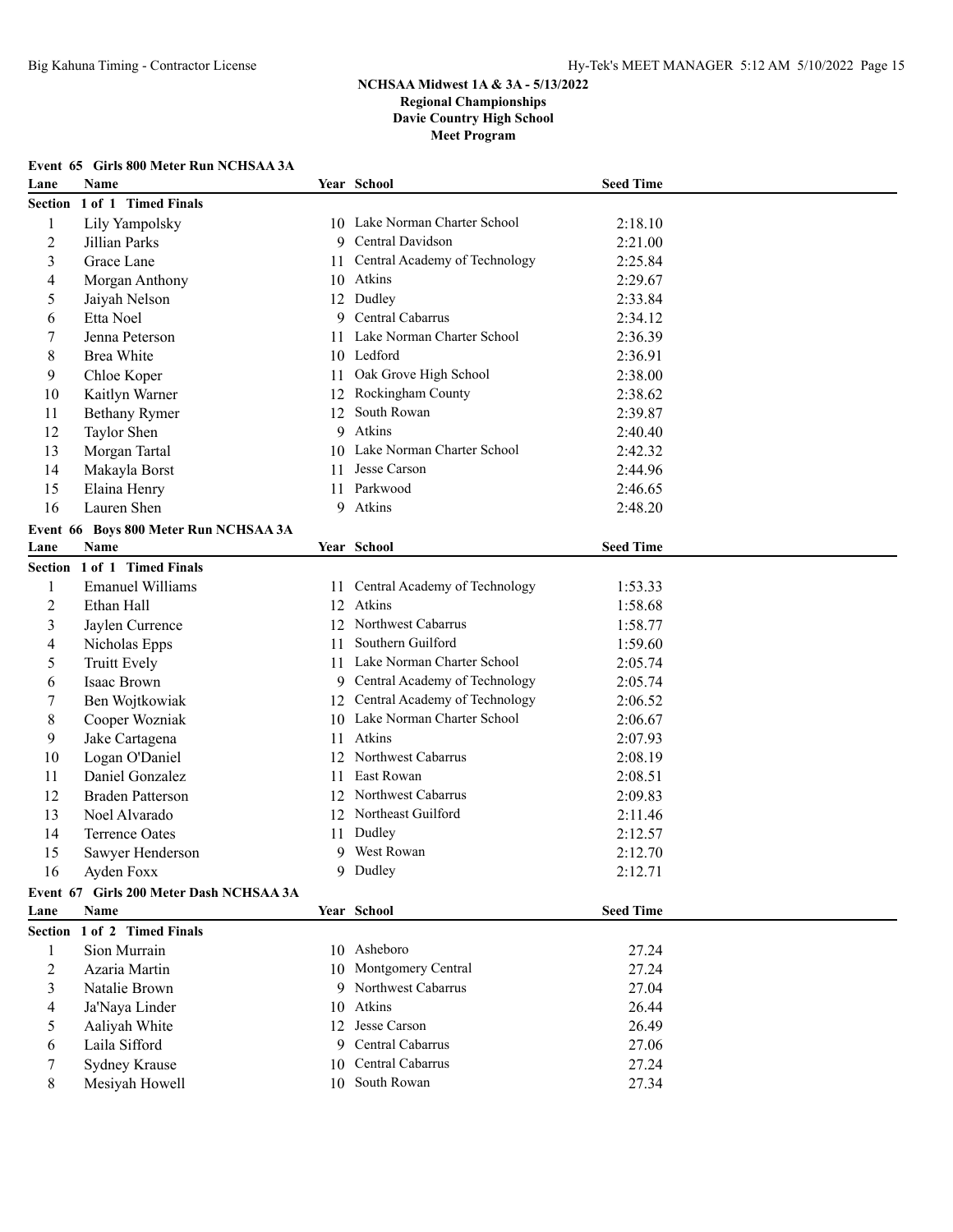## **Section 2 of 2 Timed Finals...(Event 67 Girls 200 Meter Dash NCHSAA 3A)**

| 1                | Aiyana Hale                             |     | 11 Atkins                        | 26.04            |  |
|------------------|-----------------------------------------|-----|----------------------------------|------------------|--|
| 2                | Jazmine Patterson                       |     | 12 Eastern Guilford High School  | 25.84            |  |
| 3                | <b>Chaunesse Barringer</b>              |     | 12 Northwest Cabarrus            | 25.76            |  |
| 4                | Tianna Spinks                           | 9   | Southern Guilford                | 24.84            |  |
| 5                | Nilijah Darden                          | 9   | Dudley                           | 25.59            |  |
| 6                | Kristian Gwynn                          |     | 10 Northeast Guilford            | 25.84            |  |
| $\boldsymbol{7}$ | Gabrielle Cheek                         |     | 10 Dudley                        | 25.90            |  |
| 8                | Avery Pardue                            |     | 12 Central Academy of Technology | 26.10            |  |
|                  | Event 68 Boys 200 Meter Dash NCHSAA 3A  |     |                                  |                  |  |
| Lane             | Name                                    |     | Year School                      | <b>Seed Time</b> |  |
|                  | Section 1 of 2 Timed Finals             |     |                                  |                  |  |
| $\mathbf{1}$     |                                         |     |                                  |                  |  |
| $\overline{2}$   | <b>Adrian Stockton</b>                  | 11. | West Rowan                       | 23.31            |  |
| 3                | Asa Bonds                               | 11  | Dudley                           | 23.25            |  |
| 4                | Ryan Larkin                             |     | 11 Eastern Guilford High School  | 23.14            |  |
| 5                | Amari Benson                            | 11  | Eastern Guilford High School     | 23.24            |  |
| 6                | Nylon Fair-Steele                       | 11  | Concord                          | 23.28            |  |
| 7                | Peter Williams-Simpson                  | 11  | West Rowan                       | 23.46            |  |
| 8                |                                         |     |                                  |                  |  |
|                  | Section 2 of 2 Timed Finals             |     |                                  |                  |  |
| 1                | Wisdom Holmes                           |     | 11 Parkwood                      | 22.93            |  |
| 2                | Cameron Walker                          |     | 10 Ledford                       | 22.64            |  |
| 3                | Kameron Austin                          |     | 12 Southern Guilford             | 22.44            |  |
| 4                | Isaiah Monroe                           | 12  | Dudley                           | 21.30            |  |
| 5                | Joseph Elijah Elliott                   | 9   | Atkins                           | 21.74            |  |
| 6                | Steven Davis II                         | 12  | Dudley                           | 22.47            |  |
| 7                | Jalen Graves                            | 12  | Eastern Guilford High School     | 22.74            |  |
| 8                | Aaron Higgins                           |     | 10 Central Academy of Technology | 23.13            |  |
|                  | Event 69 Girls 3200 Meter Run NCHSAA 3A |     |                                  |                  |  |
| Lane             | <b>Name</b>                             |     | Year School                      | <b>Seed Time</b> |  |
|                  | Section 1 of 1 Timed Finals             |     |                                  |                  |  |
| 1                | Katie Roberts                           |     | 9 West Rowan                     | 12:57.66         |  |
| $\overline{2}$   | Chelsea Kirk                            | 10  | Central Davidson                 | 12:59.00         |  |
| 3                | Jenna Peterson                          |     | 11 Lake Norman Charter School    | 13:00.12         |  |
| 4                | Megan Rinehardt                         |     | 12 Lake Norman Charter School    | 13:00.12         |  |
| 5                | Kaitlyn Warner                          |     | 12 Rockingham County             | 13:01.23         |  |
| 6                | <b>Caroline Downs</b>                   | 9.  | Atkins                           | 13:11.71         |  |
| 7                | Caroline Peterson                       | 9   | Lake Norman Charter School       | 13:23.59         |  |
| 8                | Meredith Bonner                         |     | 12 East Rowan                    | 13:26.14         |  |
| 9                | Chloe Koper                             | 11  | Oak Grove High School            | 13:30.74         |  |
| 10               | Madison Beaver                          | 10  | South Rowan                      | 13:37.44         |  |
| 11               | Sophia Roman                            | 10  | Asheboro                         | 13:45.27         |  |
| 12               | Veronica Sherman                        | 11  | Atkins                           | 13:50.41         |  |
| 13               | Sophia Byrd                             | 10  | North Davidson                   | 13:59.63         |  |
| 14               | Kelly Todd                              | 9   | Central Academy of Technology    | 14:13.97         |  |
| 15               | Sharlotte Brown                         | 11  | Rockingham County                | 16:43.20         |  |
| 16               | annalisa lamberth                       |     | 10 Rockingham County             | 17:01.81         |  |
|                  |                                         |     |                                  |                  |  |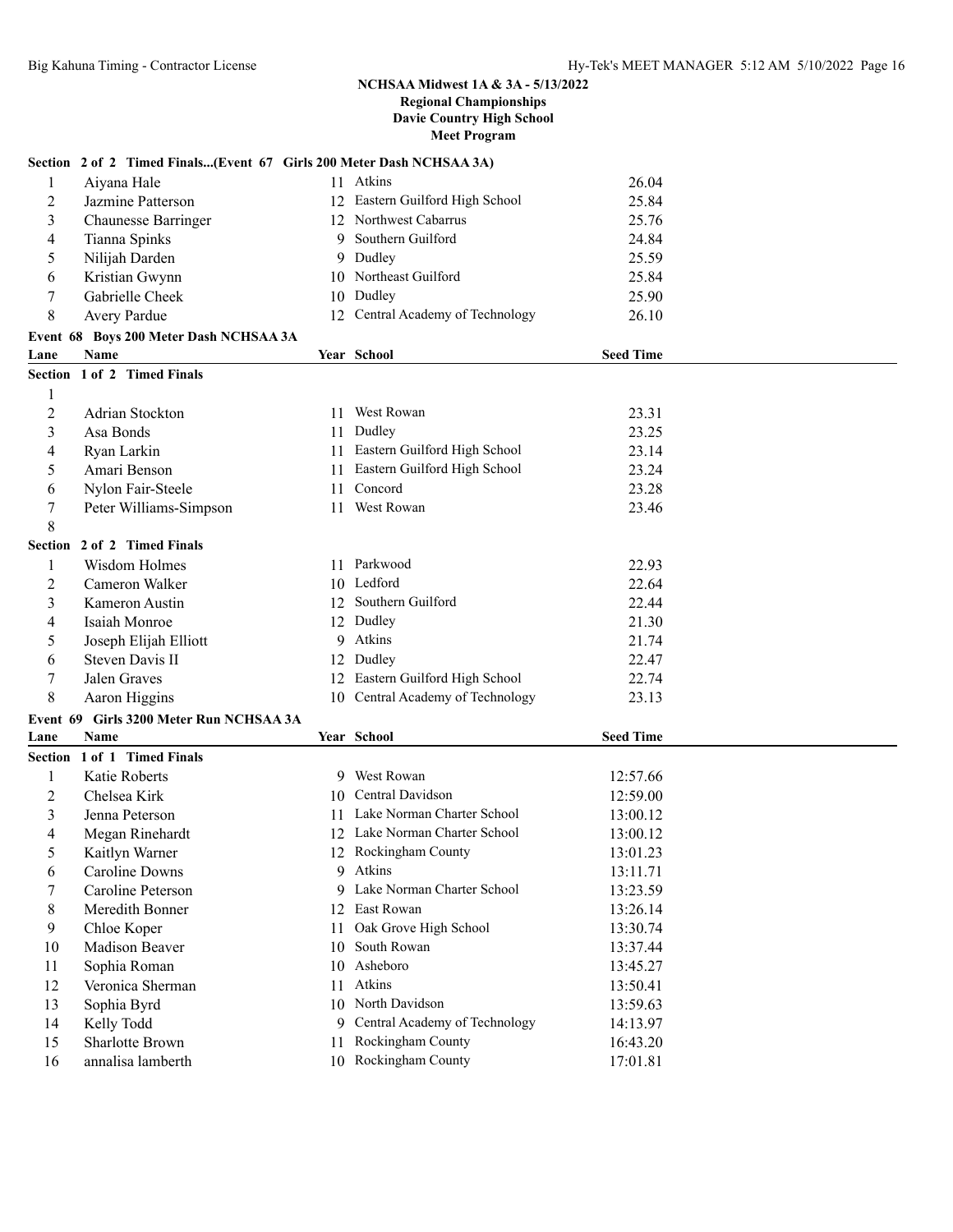### **Event 70 Boys 3200 Meter Run NCHSAA 3A**

| Lane           | Name                                              |                        | Year School      |                                 | <b>Seed Time</b>                   |  |
|----------------|---------------------------------------------------|------------------------|------------------|---------------------------------|------------------------------------|--|
| <b>Section</b> | 1 of 1 Timed Finals                               |                        |                  |                                 |                                    |  |
| 1              | Eli Julian                                        |                        | 10 South Rowan   |                                 | 9:42.02                            |  |
| $\overline{c}$ | Will Downs                                        |                        | 10 Atkins        |                                 | 9:48.42                            |  |
| 3              | Isaac Reyna                                       |                        | 12 Ledford       |                                 | 10:09.00                           |  |
| 4              | Owen Evans                                        |                        |                  | 11 Northwest Cabarrus           | 10:09.75                           |  |
| 5              | Nicholas Epps                                     | 11                     |                  | Southern Guilford               | 10:11.89                           |  |
| 6              | Gavin Jansen                                      |                        |                  | 9 Central Academy of Technology | 10:38.40                           |  |
| 7              | Javon Taylor                                      |                        |                  | 9 Lake Norman Charter School    | 10:49.10                           |  |
| 8              | Ethan Wilson                                      | 10                     | West Rowan       |                                 | 10:49.35                           |  |
| 9              | Jorge Clemente-Garcia                             | 9                      | Jesse Carson     |                                 | 10:52.19                           |  |
| 10             | Logan Shaffer                                     | 11                     | Parkwood         |                                 | 10:52.92                           |  |
| 11             | Grayson Cromer                                    |                        | 10 South Rowan   |                                 | 10:57.94                           |  |
| 12             | Grayson Byrd                                      |                        |                  | 11 North Davidson               | 11:01.00                           |  |
| 13             | Christopher Allen                                 |                        | 10 Atkins        |                                 | 11:01.12                           |  |
| 14             | Shayden Edwards                                   |                        | 10 East Rowan    |                                 | 11:13.19                           |  |
| 15             | Carter Bole                                       | 9                      |                  | Lake Norman Charter School      | 11:13.61                           |  |
| 16             | Quetzal Kuppinger                                 |                        | 12 Atkins        |                                 | 11:17.30                           |  |
|                | Event 71 Girls 4x400 Meter Relay NCHSAA 3A        |                        |                  |                                 |                                    |  |
| Lane           | Team                                              |                        | Relay            |                                 | <b>Seed Time</b>                   |  |
|                | Section 1 of 2 Timed Finals                       |                        |                  |                                 |                                    |  |
| 1              |                                                   |                        |                  |                                 |                                    |  |
| $\overline{c}$ |                                                   |                        |                  |                                 |                                    |  |
| $\overline{3}$ | Ledford                                           |                        | $\boldsymbol{A}$ |                                 | 4:46.74                            |  |
|                | 1) Annabelle Evans 11                             | 2) Laura Evans 11      |                  | 3) Khyra Barber 11              | 4) Brea White 10                   |  |
| 4              | Jesse Carson                                      |                        | $\mathbf{A}$     |                                 | 4:39.25                            |  |
|                | 1) Makayla Borst 11                               | 2) Brynn Sokolowski 12 |                  | 3) Callie Trexler 12            | 4) Aaliyah White 12                |  |
| 5              | Parkwood                                          |                        | A                |                                 | 4:39.82                            |  |
|                | 1) Emilie Bedard 10                               | 2) Katelyn England 10  |                  | 3) Kaitlyn Henry 11             | 4) Elaina Henry 11                 |  |
| 6              | Rockingham County                                 |                        | A                |                                 | 4:50.00                            |  |
|                | 1) Swanee Aguilar 12                              | 2) Shirley Tinsley 11  |                  | 3) Zada Goolsby 9               | 4) rylee martin 12                 |  |
| 7              |                                                   |                        |                  |                                 |                                    |  |
| 8              |                                                   |                        |                  |                                 |                                    |  |
|                | Section 2 of 2 Timed Finals                       |                        |                  |                                 |                                    |  |
| 1              | East Rowan<br>1) Meredith Bonner 12               |                        | A                |                                 | 4:37.17                            |  |
|                |                                                   | 2) Jasmyne Brown 9     |                  | 3) Sadie Featherstone 9         | 4) Peyton Whicker 11               |  |
|                | Eastern Guilford High School<br>1) Leah Baizar 12 | 2) Layla Wright 9      | A                | 3) Nia Boone 12                 | 4:33.00<br>4) Jazmine Patterson 12 |  |
| 3              | Central Academy of Technology                     |                        | $\boldsymbol{A}$ |                                 | 4:19.44                            |  |
|                | 1) Aaliyah Green 10                               | 2) Kyle MacLellan 12   |                  | 3) Grace Lane 11                | 4) Avery Pardue 12                 |  |
| 4              | Atkins                                            |                        | A                |                                 | 4:11.30                            |  |
|                | 1) Morgan Anthony 10                              | 2) Jordyn Curtis 10    |                  | 3) Ja'Naya Linder 10            | 4) Sierra Fontenot 12              |  |
| 5              | Dudley                                            |                        | A                |                                 | 4:16.09                            |  |
|                | 1) Jaiyah Nelson 12                               | 2) Keianna Mims 11     |                  | 3) Tyla Gamble 11               | 4) Dorothy Braswell 10             |  |
| 6              | Northwest Cabarrus                                |                        | $\boldsymbol{A}$ |                                 | 4:29.72                            |  |
|                | 1) Aspen King 11                                  | 2) Janae Hobbs 10      |                  | 3) Ceaire Barringer 9           | 4) Kennedy Soles 9                 |  |
| 7              | Lake Norman Charter School                        |                        | $\boldsymbol{A}$ |                                 | 4:33.27                            |  |
|                | 1) Sasha Bernard 11                               | 2) Sofia Moreta 9      |                  | 3) Emma Mason 10                | 4) Morgan Tartal 10                |  |
| 8              | South Rowan                                       |                        | A                |                                 | 4:38.57                            |  |
|                | 1) Hannah Dellinger 9                             | 2) Mesiyah Howell 10   |                  | 3) Bethany Rymer 12             | 4) Railyn Wright 9                 |  |
|                |                                                   |                        |                  |                                 |                                    |  |